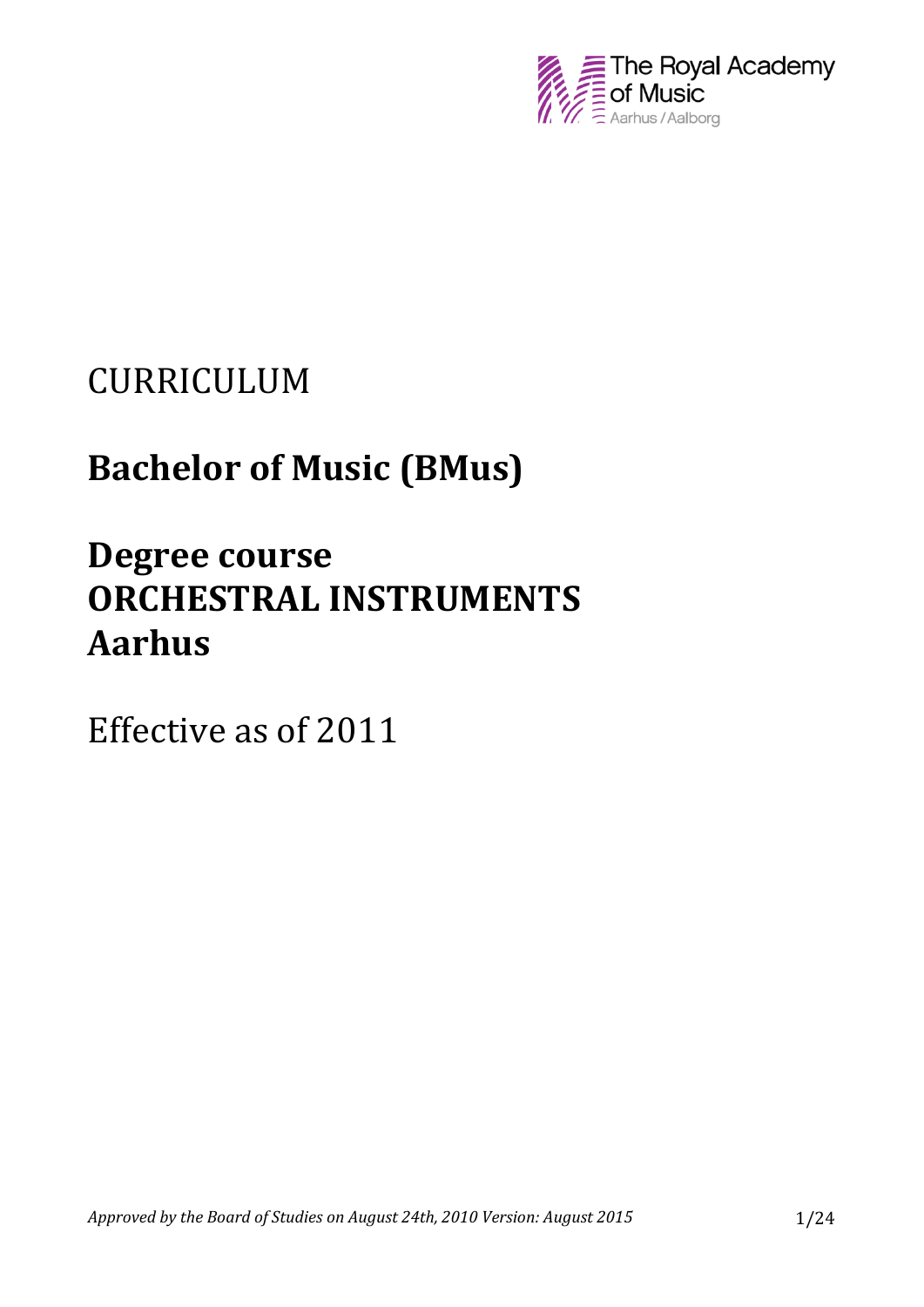

## Content

| <u>2.1.1 Main msu unchu mimimumi mamamana manang mga kasang mga kasang mga kasang mga kasang mga kasang mga kasang m</u> |  |
|--------------------------------------------------------------------------------------------------------------------------|--|
|                                                                                                                          |  |
|                                                                                                                          |  |
|                                                                                                                          |  |
|                                                                                                                          |  |
|                                                                                                                          |  |
|                                                                                                                          |  |
|                                                                                                                          |  |
|                                                                                                                          |  |
|                                                                                                                          |  |
|                                                                                                                          |  |
|                                                                                                                          |  |
|                                                                                                                          |  |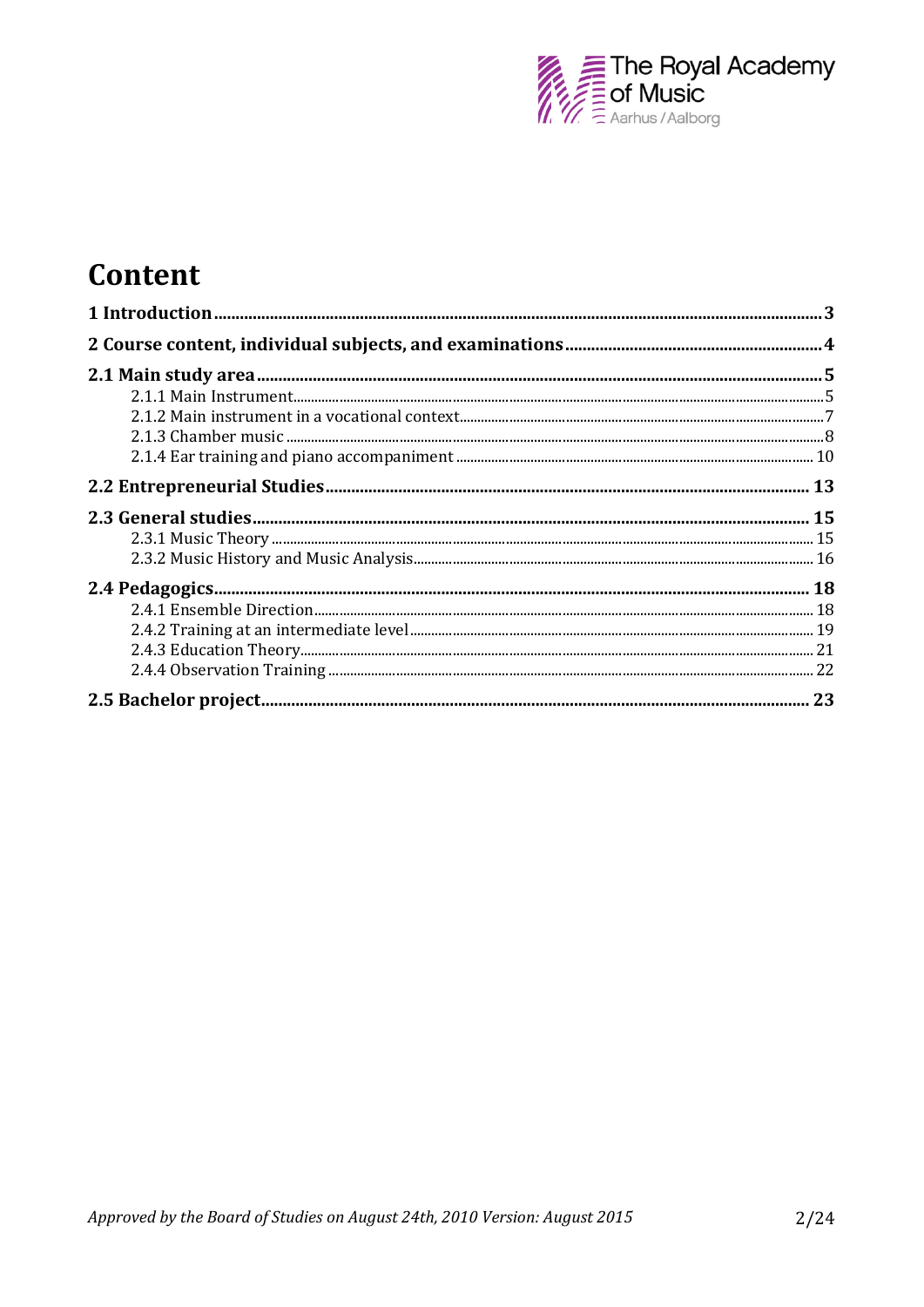

## **1 Introduction**

**The BMus (Orchestral Instruments) degree course** at The Royal Academy of Music, Aarhus, is a 3-year course during which students acquire the knowledge, skills, and qualifications to become orchestral musicians and music business entrepreneurs.

**The course structure** has a constant focus on subjects that relate directly to the main instrument. In addition to these subjects, the main study area includes chamber music that builds upon students' main instrument skills as well as ear training to help students develop awareness of their own musical experience and conceptual ability. The general subjects teach students to observe music from other angles than that of the performer and provide perspectives that lead to a broader foundation of practice. Later in the course, students engage with the communication and initiation of music, practically and theoretically. Students acquire skills and qualifications in teaching at an intermediate level and in ensemble direction. The Orchestral Instruments degree course concludes with a student-defined bachelor project which is based on their interests and needs and also constitutes their specialisation in the orchestral instruments field.

#### **The course subjects are divided into the following fields:**

- Main study area: Subjects where the student is a performer as well as subjects that support this aspect.
- Pedagogics: Subjects where the student communicates and teaches as well as subjects that support this aspect.
- General studies: Elementary music theory subjects mandatory for all undergraduate students.
- Entrepreneurial Studies: Subjects and projects where students gain experience as entrepreneurs and managers of dynamic processes and acquire career administration tools.
- Bachelor project: The project itself as well as guidance and subjects that prepare the student for project work.

The elements of the course are credited with ECTS points based on an assessment of the workload involved in the subjects.

**In addition to scheduled tuition**, students at the Royal Academy of Music may participate in the following activities:

- Orchestral projects and job training experience in professional ensembles and orchestras.
- Master classes with internationally acclaimed musicians.
- Staging of operas.
- Chamber music in a rich and professionally challenging study environment.
- and much more.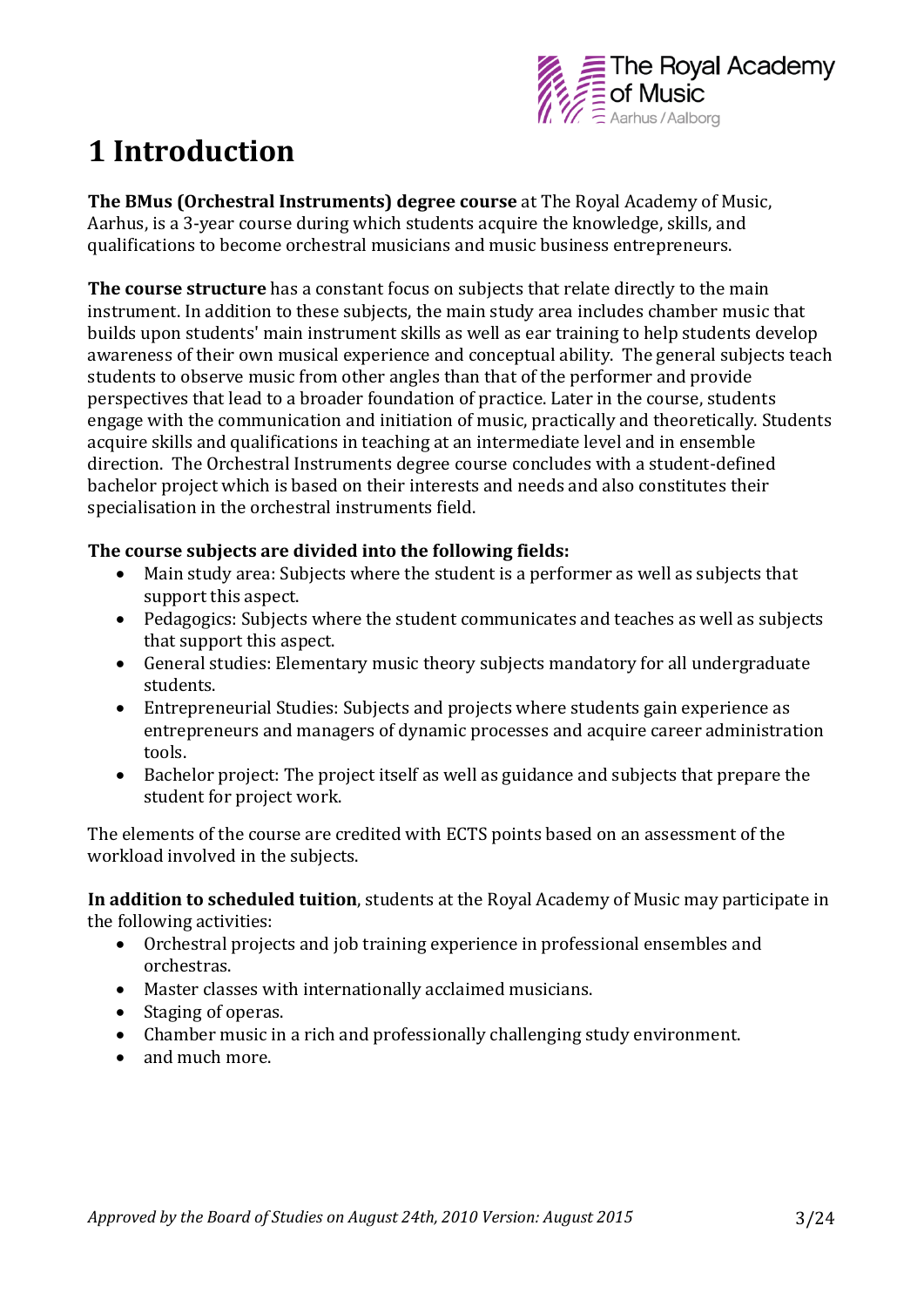

## **2 Course content, individual subjects, and examinations**

|                                |                | 2nd            | 3rd            |                |                             |                |                |
|--------------------------------|----------------|----------------|----------------|----------------|-----------------------------|----------------|----------------|
| <b>ECTS</b> chart              | 1st sem        | sem            | sem            |                | 4th sem   5th sem   6th sem |                | <b>Total</b>   |
| Main study area                |                |                |                |                |                             |                |                |
| Main Instrument                | 20             | 14             | 10.5           | 10.5           | 10                          | 10             | 75             |
| Main instrument in a           |                |                |                |                |                             |                |                |
| vocational context             | $\overline{2}$ | $\overline{2}$ | $\mathbf{1}$   | $\mathbf{1}$   | $\mathbf{1}$                | $\mathbf{1}$   | 8              |
| <b>Chamber Music</b>           | $\overline{2}$ | $\overline{2}$ | $\overline{2}$ | $\overline{2}$ | $\mathbf{1}$                | 1              | 10             |
| Ear Training and Piano         |                |                |                |                |                             |                |                |
| Accompaniment                  | 3              | 3              | 3              | 3              | $\mathbf{1}$                | $\overline{2}$ | 15             |
| Pedagogics                     |                |                |                |                |                             |                |                |
| <b>Observation Training</b>    |                | 3              |                |                |                             |                | 3              |
| Training                       |                |                |                |                | 6                           | 6              | 12             |
| <b>Ensemble Direction</b>      |                |                | 6              | 6              |                             |                | 12             |
| <b>Education Theory</b>        |                |                | 1.5            | 1.5            |                             |                | 3              |
| <b>General studies</b>         |                |                |                |                |                             |                |                |
| <b>Music History</b>           | $\mathbf{1}$   | $\overline{1}$ | $\mathbf{1}$   | $\mathbf{1}$   | $\mathbf{1}$                |                | 5              |
| Analysis and Composition       | $\mathbf{1}$   | 1              | $\overline{1}$ | $\mathbf{1}$   | 1                           |                | 5              |
| Music Theory I                 | $\overline{1}$ | $\overline{1}$ |                |                |                             |                | $\overline{2}$ |
| Music Theory II                |                |                | $\mathbf{1}$   | $\overline{1}$ | $\mathbf 1$                 |                | 3              |
| <b>Entrepreneurial Studies</b> |                |                |                |                |                             |                |                |
|                                |                | 3              | 3              | 3              | 3                           |                | 12             |
| Bachelor project               |                |                |                |                |                             |                |                |
|                                |                |                |                |                | 5                           | 10             | 15             |
| <b>Total</b>                   | 30             | 30             | 30             | 30             | 30                          | 30             | 180            |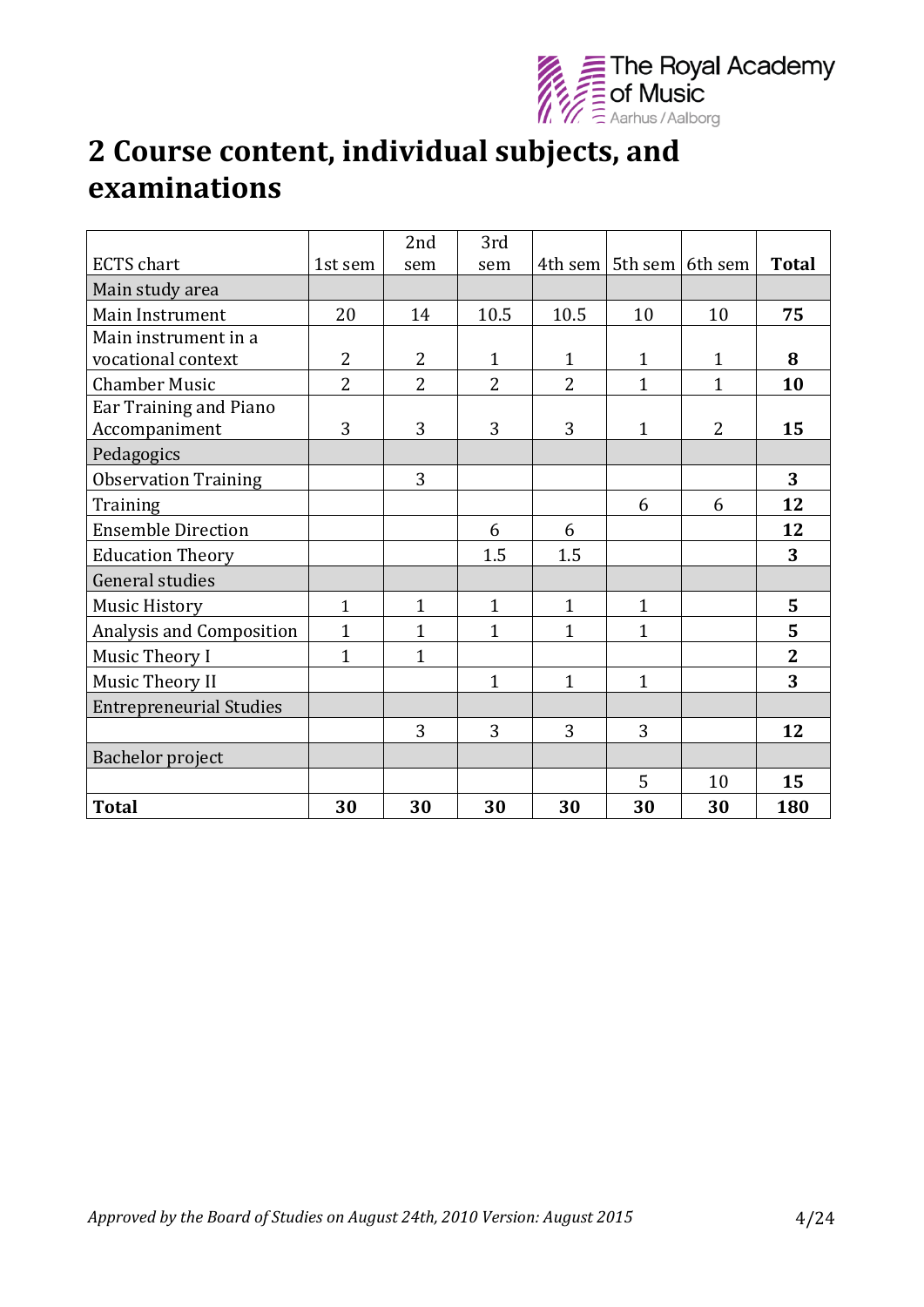

## **2.1 Main study area**

### **2.1.1 Main Instrument**

#### **Objectives**

Upon completion of the subject, the student:

- Possesses elementary knowledge of musical and technical practice, repertoire, methods, and theory.
- Is conversant with the conventions of the main instrument with a view to performing professionally.
- Is able to reflect on practice and choice of methods in relation to his/her own artistic practice on the main instrument.
- Has acquired and is able to use technical and musical skills and forms of expression in relation to the main instrument.
- Is able to make artistic choices and assessments.
- Is able to communicate various forms of musical and artistic expression in a way that is relevant for a given target audience.
- Is able to acknowledge and handle artistic challenges in a creative, investigative, and analytical manner.

#### **Content**

Tuition covers technical exercises, practice methods, scales, repertoire, and études relevant to the instrument in question. In addition, tuition covers aspects of communication and performance. Tuition facilitates a process whereby the student may learn to identify his/her own learning needs and potential for artistic development in relation to the main instrument, and to prioritise and structure his/her time and work efforts in relation to instrument practice.

#### **Tuition and work formats**

Mainly one-to-one tuition. If possible, classes are scheduled which may include accompaniment.

**Semesters** 1st to 6th semester.

**Scope** 75 ECTS towards the degree.

#### **Evaluation and examination regulations**

After the 2nd semester: Evaluation of 1st year *Examination content and materials:*

- Solo performance lasting approx. 15 minutes (student's choice of piece).
- Wind instruments: All scales and triads played across two octaves legato and staccato.

Violin, viola, and cello: All scales and triads played across three octaves.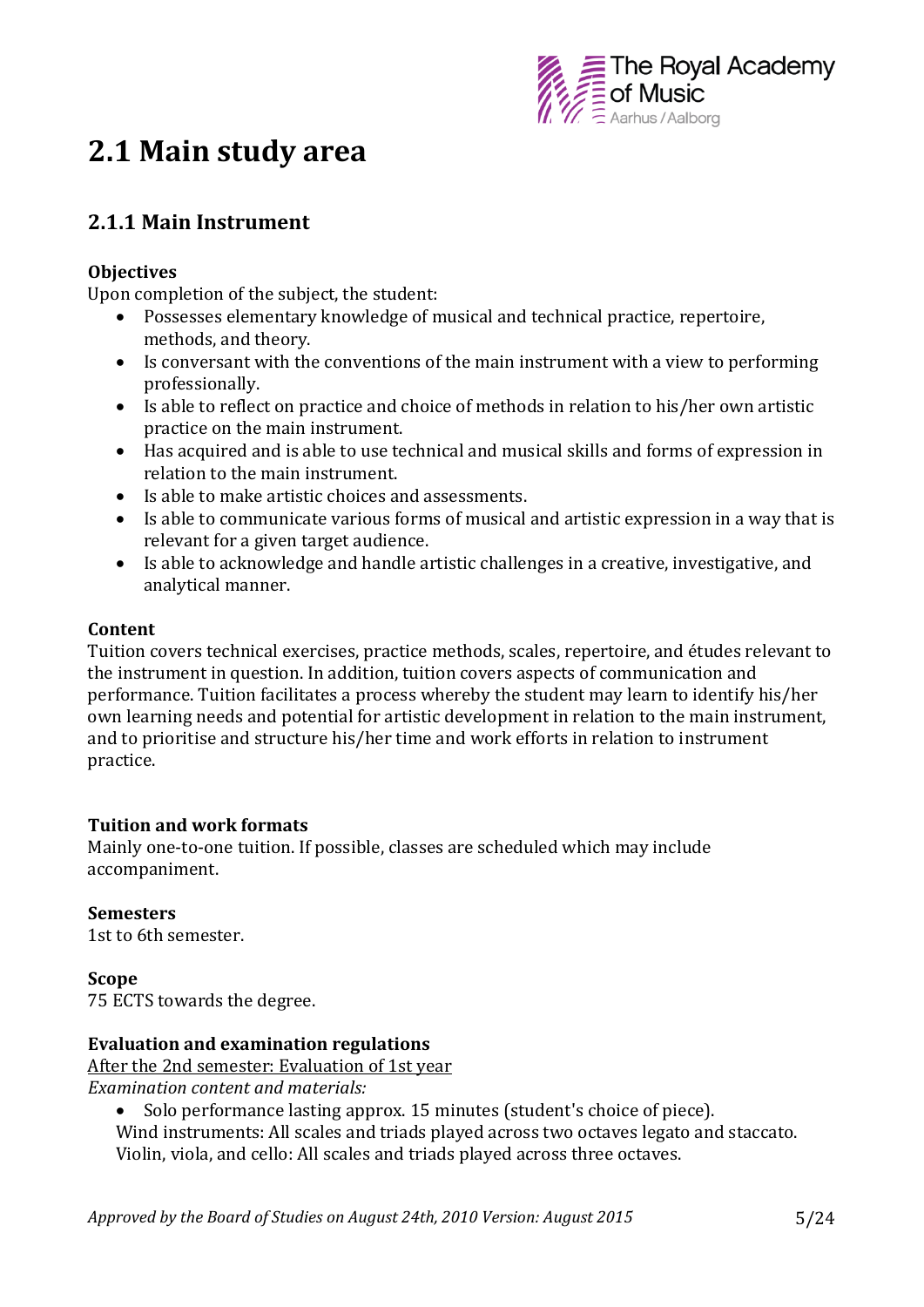

Double bass: All scales and triads played across two octaves.

- 1 étude.
- 2 minor excerpts from orchestral parts.
- Sight reading.

Additionally for tenor and bass trombone as well as bassoon: Playing from clefs.

Additionally for French horn: Transposition from C, D, E, and E flat.

Additionally for trumpet: Transposition from A, C, D, E flat, and F.

Additionally for clarinet: C part to be played on A or B flat clarinet.

Additionally for percussion: Tuning of timpani to all notes in the instrument range from the concert pitch of A. Sight reading may include snare drum, key instrument, tambourine, and cymbals. The examination must comprise performances on key instrument, timpani, and snare drum.

*Examination format:* 

Practical test. Duration: 45 minutes including discussion. Repertoire list to be handed in by April 1st.

*Marking and evaluation:* 

Internal marking. Pass/fail as well as a short interview.

The examination results decide whether the student may continue with the degree course. The test must be passed before the end of the 4th semester. The evaluation must reflect to what extent the overall objectives of the degree course are expected to be achievable for the main instrument over the three years of study.

After the 6th semester: Examination

*Examination content and materials:* 

Solo performance, e.g. concertos, sonatas, or solo pieces. Chamber music may constitute a minor part of the examination. Repertoire to be chosen by the student; however, stylistic and periodic diversity is mandatory.

Repertoire list to be handed in by April 1st

*Examination format:*

Practical test. Duration: 60 minutes including discussion

*Marking and evaluation:*

External marking. Grade. The evaluation must reflect to what extent the objectives of the degree course have been achieved.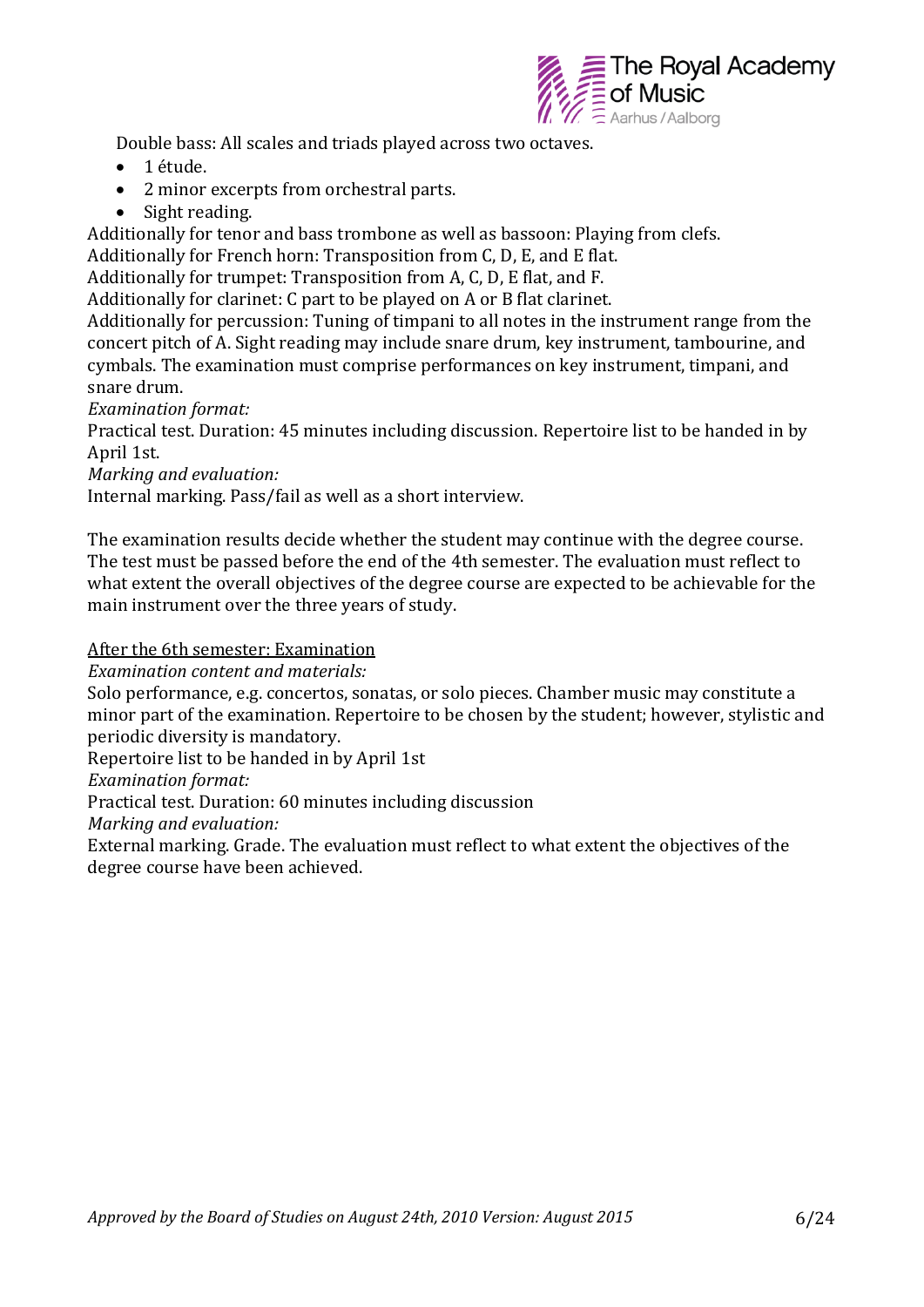

### **2.1.2 Main instrument in a vocational context**

#### **Objectives**

Upon completion of the subject, the student:

- Has acquired and is able to use technical and musical skills and forms of expression in the field of orchestral literature.
- Is able to communicate various forms of musical and artistic expression in a way that is relevant to orchestras.
- Is conversant with the conventions of the orchestra with a view to performing professionally.
- Possesses an elementary understanding of the role of his/her instrument in the symphonic repertoire.

#### **Content**

Tuition covers orchestral literature. During the course, the student has opportunity for playing different parts, thereby gaining knowledge of the different roles of the instrument.

#### **Tuition and work formats**

One-to-one and class tuition

#### **Semesters**

1st to 6th semester.

#### **Scope**

8 ECTS towards the degree.

#### **Evaluation and examination regulations**

After the 6th semester: Examination

*Examination content and materials:*

Performance of orchestral parts. By April 1st, the student must offer 15 standard excerpts of orchestral parts. Immediately before the examination, the external examiner selects 5 to 10 of these depending on excerpt duration. The excerpts may be performed in sections. *Examination format:* 

Practical test. Duration: 20 minutes including discussion

*Marking and evaluation:* 

External marking. Grade. The assessment must reflect to what extent the objectives of the course have been achieved.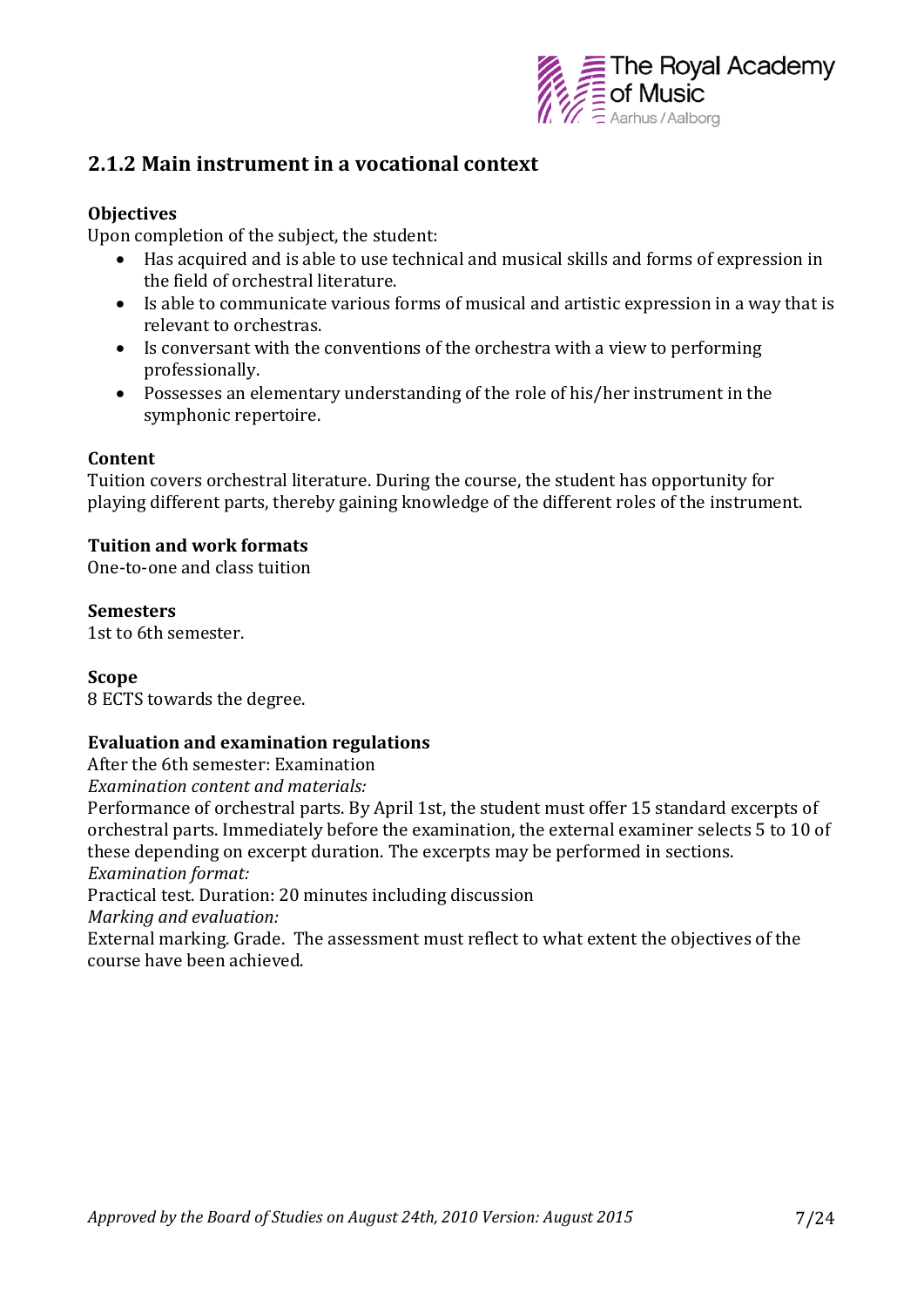

### **2.1.3 Chamber music**

#### **Objectives**

Upon completion of the subject, the student:

- Is able to communicate various forms of musical and artistic expression in a way that is relevant for a given target audience.
- Is conversant with the conventions of chamber music with a view to performing professionally.
- Is able to make artistic choices and assessments.
- Is able to identify his/her own learning needs and potential for artistic development in the field of chamber music , and to prioritise and structure his/her time and work efforts in relation to own instrument practice and ensemble rehearsals.
- Has acquired knowledge of the communication processes that form the foundations of chamber music musicianship.
- Possesses elementary personal management skills and understands the role division in chamber music.
- Possesses elementary knowledge of chamber music repertoire as well as musical and technical practice.
- Can participate independently in various musical contexts.

#### **Content**

The student receives tuition and supervision during the entire chamber music course, covering core repertoire for the student's instrument group as well as repertoire that spans musical history in terms of both period and genre.

#### **Tuition and work formats**

Class tuition.

#### **Semesters**

1st to 6th semester.

#### **Scope**

10 ECTS towards the degree.

#### **Evaluation and examination regulations**

After the 6th semester: Certificate

This certifies that the objectives have been achieved at a level at least corresponding to a Pass, and that current attendance rules have been followed.

#### **Special attendance rules relating to chamber music and the orchestral school**

The general attendance rules of the Academy apply to this course. However, if the teacher or conductor has given his/her consent to absence from one or more classes, the student is obliged to find a qualified replacement so that classes and consequently rehearsal courses and concerts may proceed in a satisfactory manner. The replacement may be a fellow student, a student from another academy, or a professionally educated musician. The replacement is subject to approval by the course teacher or conductor and all expenses in this regard are to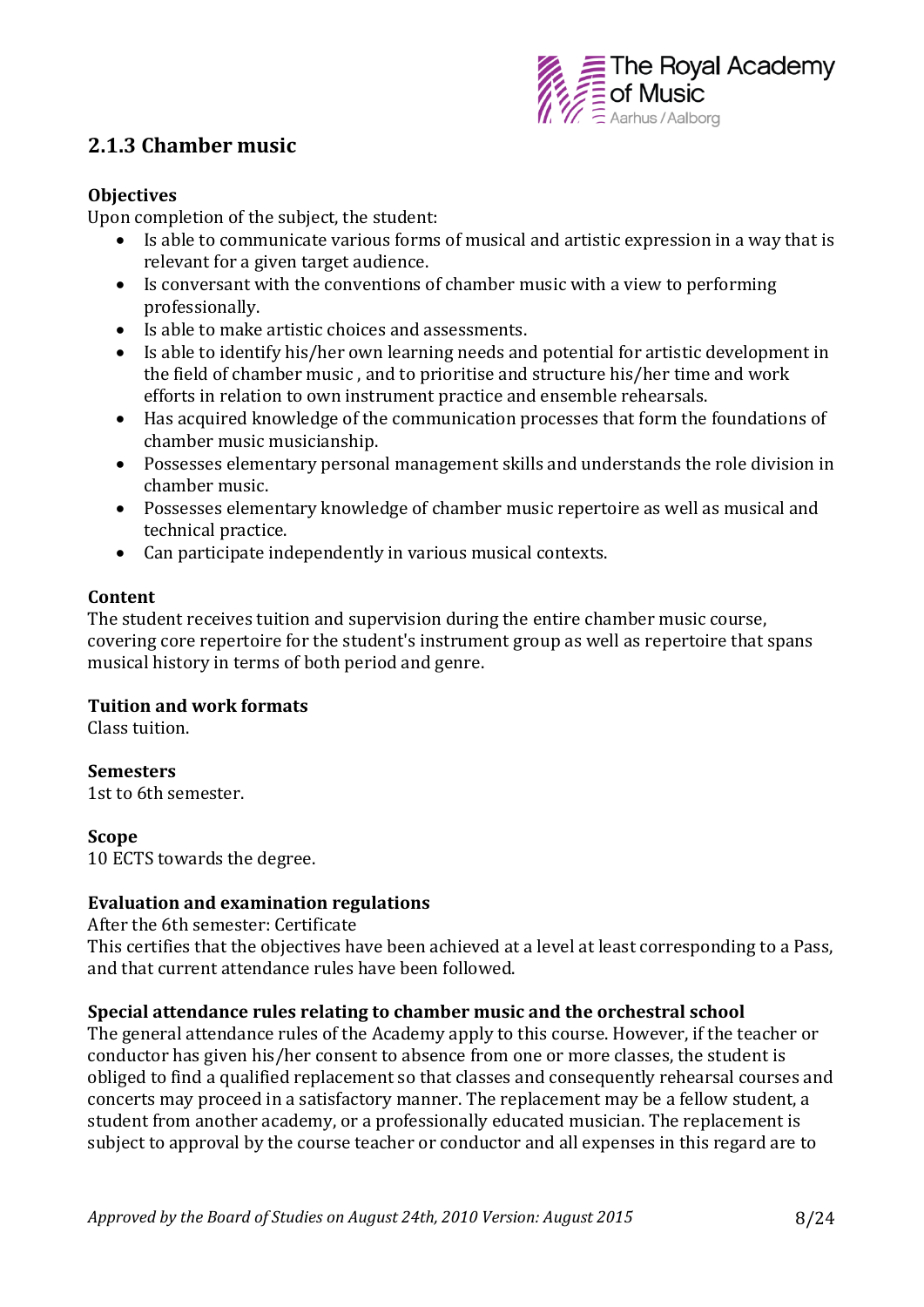

be covered by the student. This regulation does not apply in case of sudden illness, force majeure, etc.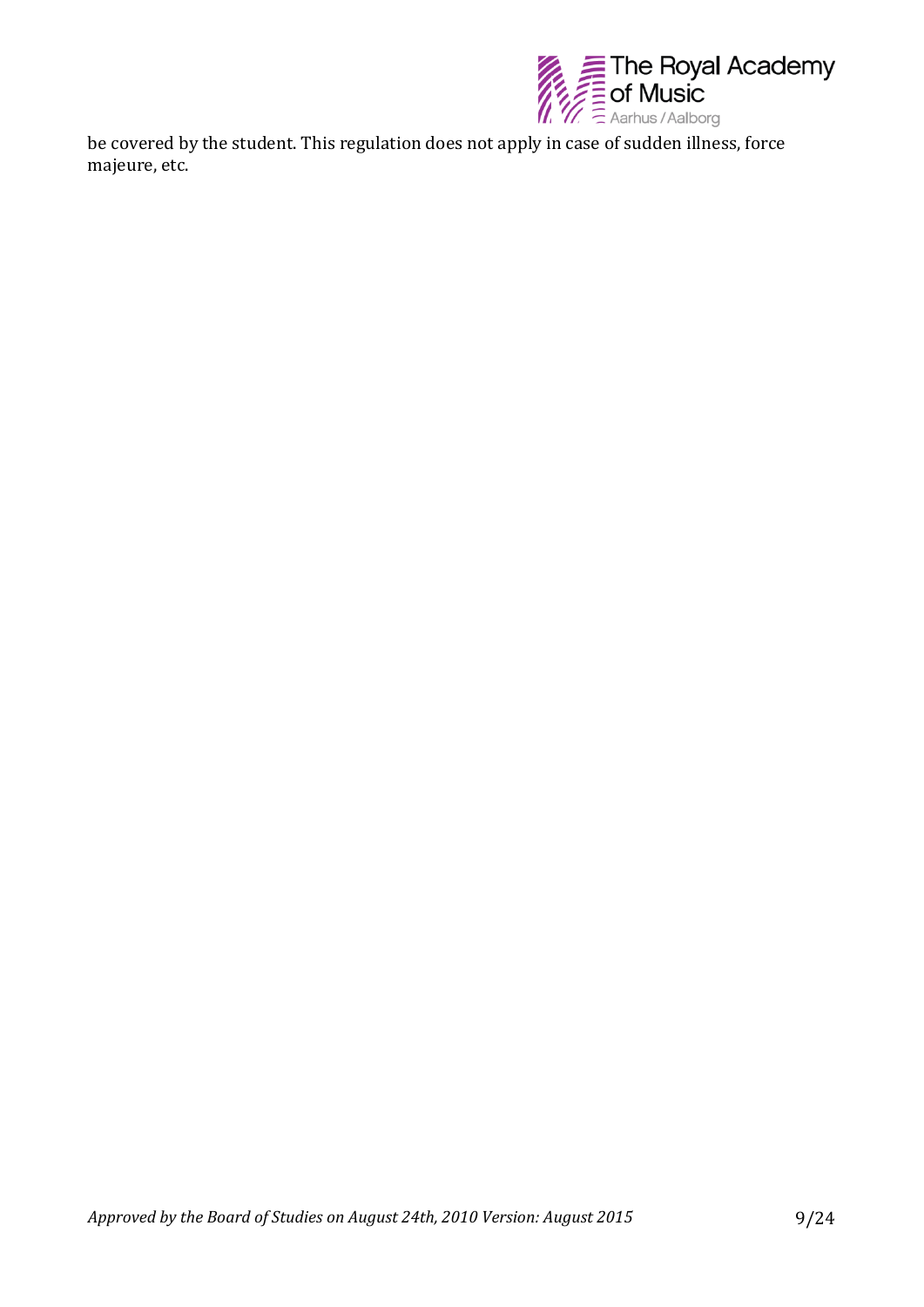

### **2.1.4 Ear training and piano accompaniment**

#### **Objectives**

Upon completion of the Ear Training and Piano Accompaniment subject, the student:

- Possesses the required musical imagination, memory, and awareness to be able to perform music from the Renaissance to the present independently, quickly, and accurately.
- Has acquired the auditory, visual, and analytical skills to be able to hear, read, understand, and reproduce music melodically, harmonically, and rhythmically as a whole and in parts, generally and within the main subject area.
- Possesses elementary knowledge and skills regarding musical understanding as well as ear training theory, methods, and repertoire.

#### **Content**

- Melody training (auditory and visual): Tonal and atonal sight singing, singing/playing by ear, imitation, and improvisation.
- Rhythm training (auditory and visual): Sense of pulse and tempo, time, phrasing, imitation, and improvisation, all metres and styles.
- Scale and interval training: chords, harmonic analysis, and score reading including clefs and transposing instruments.
- Auditory analysis: dictation; correction.
- Piano accompaniment: Cadence playing, harmonisation by ear, figuration playing, score playing etc. relevant for the student's practical piano skills in various musical contexts.

Exercise collections, textbooks, and examples from literature are used. Furthermore, the student's own instrument may be included in classes.

During the first year of study, elementary skills are established. During the 2nd and 3rd year of study, these skills are further developed through increasingly individualised tuition so that they may be used in the main subjects.

Piano accompaniment tuition is adapted to the respective main subject area curricula, including plans for other minor subjects.

Guitar students may perform the piano accompaniment assignments using their own instrument.

#### **Scope**

15 ECTS towards the degree

#### **Tuition and work formats**

The subject is studied in classes of no more than 6 students. Tuition is distributed across all 6 semesters.

#### **Evaluation and examination regulations**

Tuition concludes with proficiency tests after the 2nd and 4th semesters. The final examination takes place after the 6th semester. Students with a class attendance record of at least 80% are examined on a reduced curriculum. The reduced curriculum is communicated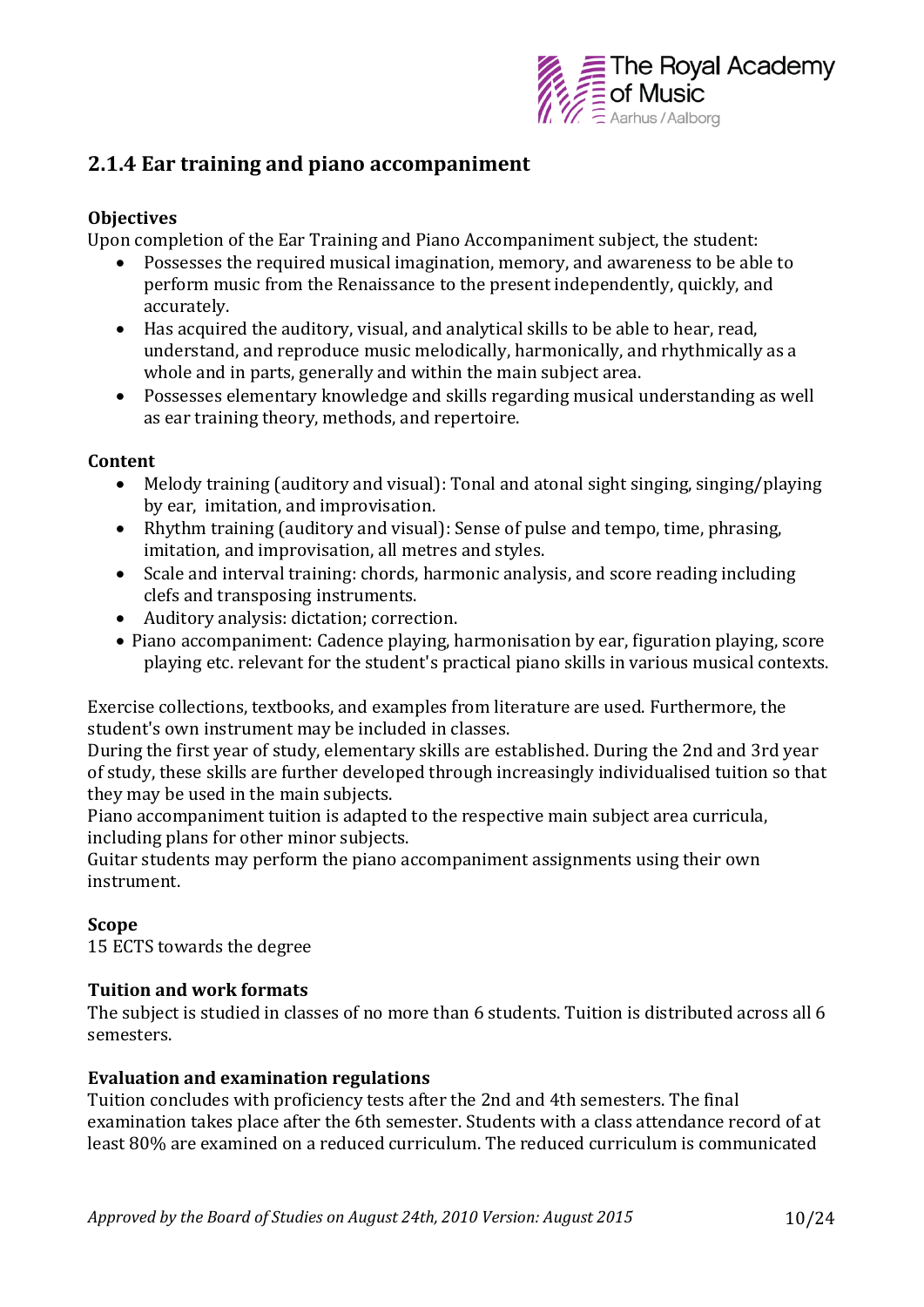

two weeks prior to the examination.

Students with a class attendance record below 80% will be examined on the full curriculum and must hand in extra assignments on the 4th and 6th semesters.

Paradigmatic examples of all tests and examinations may be found at the Aarhus department library and at the Aalborg department studies office.

#### After the 2nd semester: PROFICIENCY TEST

ORAL EXAMINATION.

A: Rhythm reading

B: Melody reading/sight singing

- C: Auditory analysis.
- D: Piano accompaniment.

WRITTEN EXAMINATION.

E: Reading test Rhythm dictation and melody dictation *Examination format:*  Oral and written examination. Duration of the oral test: 15 minutes. Duration of the written test: 60 minutes. *Marking and evaluation* Internal marking: Teacher and internal examiner. The examination is for guidance purposes and must establish whether the student possesses the required qualifications and skills to achieve the overall Ear Training objectives over the three years of study through continued satisfactory class participation. The oral and written parts of the examination are assessed separately. If a test fails to document a satisfactory level of proficiency, a new test takes place prior to the autumn break

on the following year of study.

#### After the 4th semester: PROFICIENCY TEST

ORAL EXAMINATION.

A: Rhythm reading. B: Melody reading/sight singing. C: Auditory analysis D: Piano accompaniment WRITTEN EXAMINATION.

E: Harmonic analysis F: Correction G: Auditory analysis/music dictation as a home assignment *Examination format:*  Oral and written examination. Duration of the oral test: 25 minutes. Duration of the written test: 60 minutes. *Marking and evaluation* Internal marking: Teacher and internal examiner.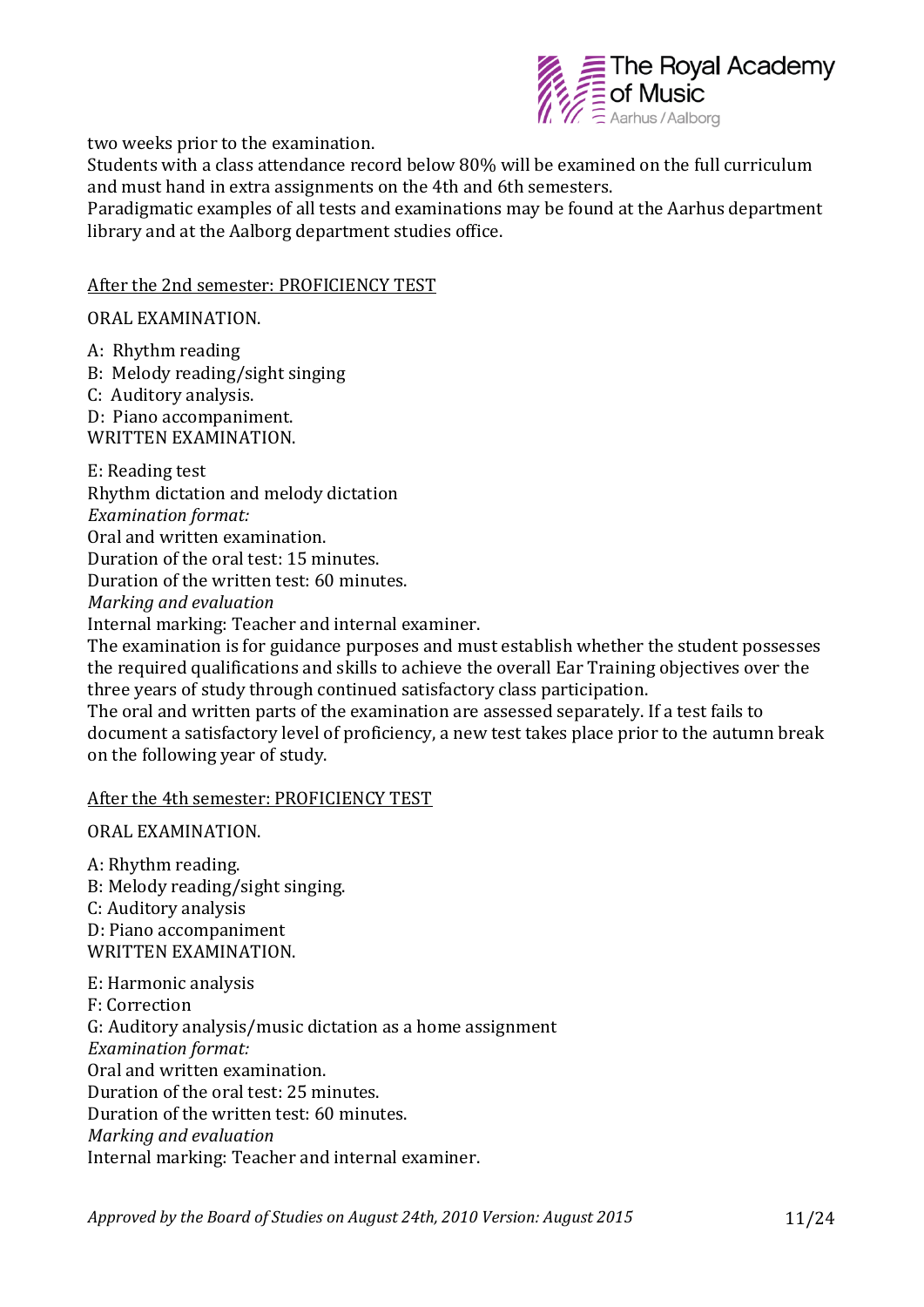

The examination is for guidance purposes and must establish whether the student possesses the required qualifications and skills to achieve the overall Ear Training objectives over the three years of study through continued satisfactory class participation. The oral and written parts of the examination are assessed separately. If a test fails to document a satisfactory level of proficiency, a new test takes place prior to the autumn break on the following year of study.

After the 6th semester: FINAL EXAMINATION ORAL EXAMINATION.

A: Rhythm reading. B: Melody reading/sight singing C: Harmonic analysis D: Auditory analysis E: Piano accompaniment and score playing WRITTEN EXAMINATION. F: Auditory analysis/music dictation *Examination format:*  Oral examination and written proctored examination. Duration of the oral test: 30 minutes. Duration of the written test: 2 hours. *Marking and evaluation*

Internal marking: Teacher and internal examiner. Two grades.

The assessment must reflect to what extent the objectives have been achieved.

The oral and written parts of the examination are assessed separately. Both examinations must be passed. If an examination is failed, re-examination takes place at the end of the same year of study.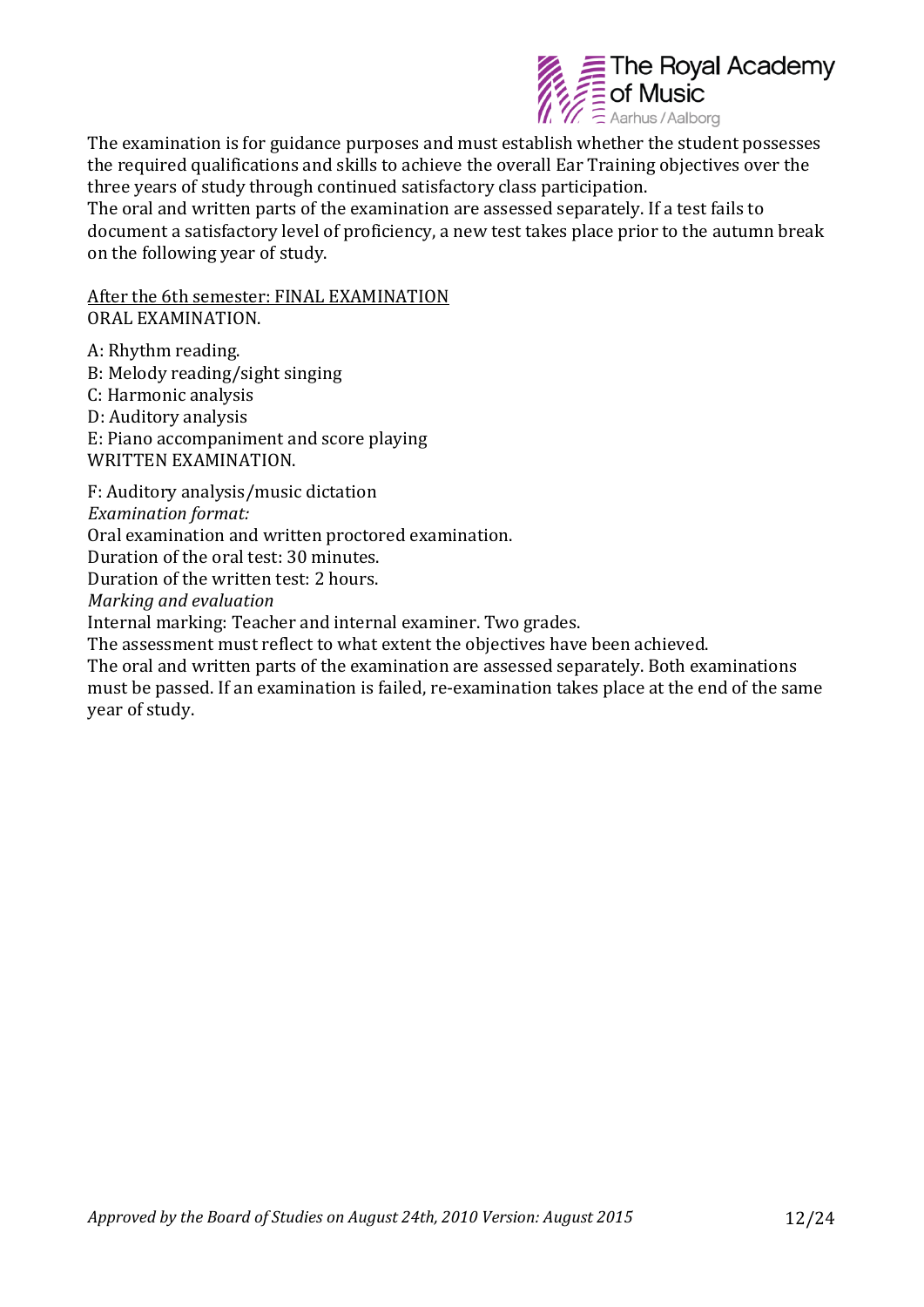

## **2.2 Entrepreneurial Studies**

#### **Objectives**

Upon completion of the subject, the student:

- Possesses elementary knowledge of the music industry and culture in a modern, globalised world.
- Understands and is able to reflect on common practices and relations between the music industry and various players in the cultural sphere.
- Is able to create programmes and communicate with a view to employment in music.
- Is able to appraise challenges and issues in relation to his/her own career.
- Is able to communicate his/her own artistic and pedagogical choices to peers, audiences, and media players.
- Is able to work in a creative, investigative, and analytical manner in relation to the music industry and culture in a globalised world.
- Is able to act with integrity in various professional contexts and participate in relevant cross-disciplinary cooperation.

#### **Content**

Tuition comprises the following:

- Introduction to the subject.
- The portfolio method (online documentation of all career-relevant activities: concerts, public relations, written assignments etc. followed by selection and reflection).
- Introduction to the structure of the music industry including music and concert venues, publishers, media, and organisations.
- International primer with a view to arranging a study excursion, preparing a student exchange abroad, or similar.
- Brief "professional training" where each student follows a professional person of his/her own choice and reflects on this, including the importance of networking.
- Management tools including self-management and project management.
- Actual project management of an individually chosen project for a minor group.
- Career planning including education and learning aspects.

Student cooperation and cooperation with other players is a key work method in this subject.

#### **Tuition and work formats**

Class tuition.

#### **Semesters**

2nd to 5th semester.

#### **Scope**

12 ECTS towards the degree.

#### **Evaluation and examination regulations**

#### *Examination format:*

Oral examination based on the portfolio. Duration: 15 minutes. The student hands in an examination portfolio containing at least 2 to 3 themes from the core areas of the subject with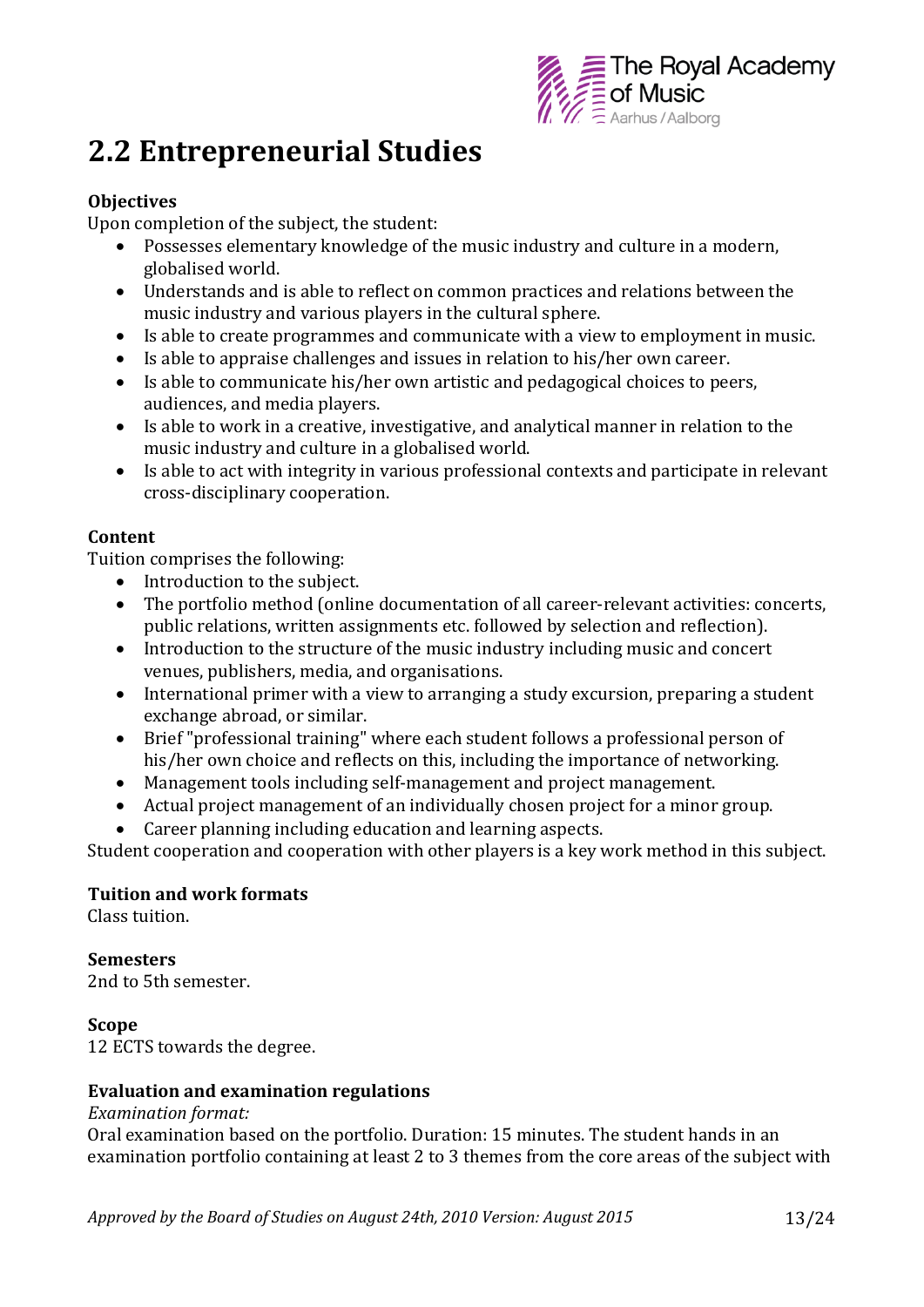

accompanying supplementary material, video clips, etc. Each theme must be accompanied by a 5 to 10 line abstract.

Based on the examination portfolio, the student must reflect on his or her professional and personal development.

*Marking and evaluation:*

Internal marking. Evaluation: grade. The assessment must reflect to what extent the objectives of the course have been achieved.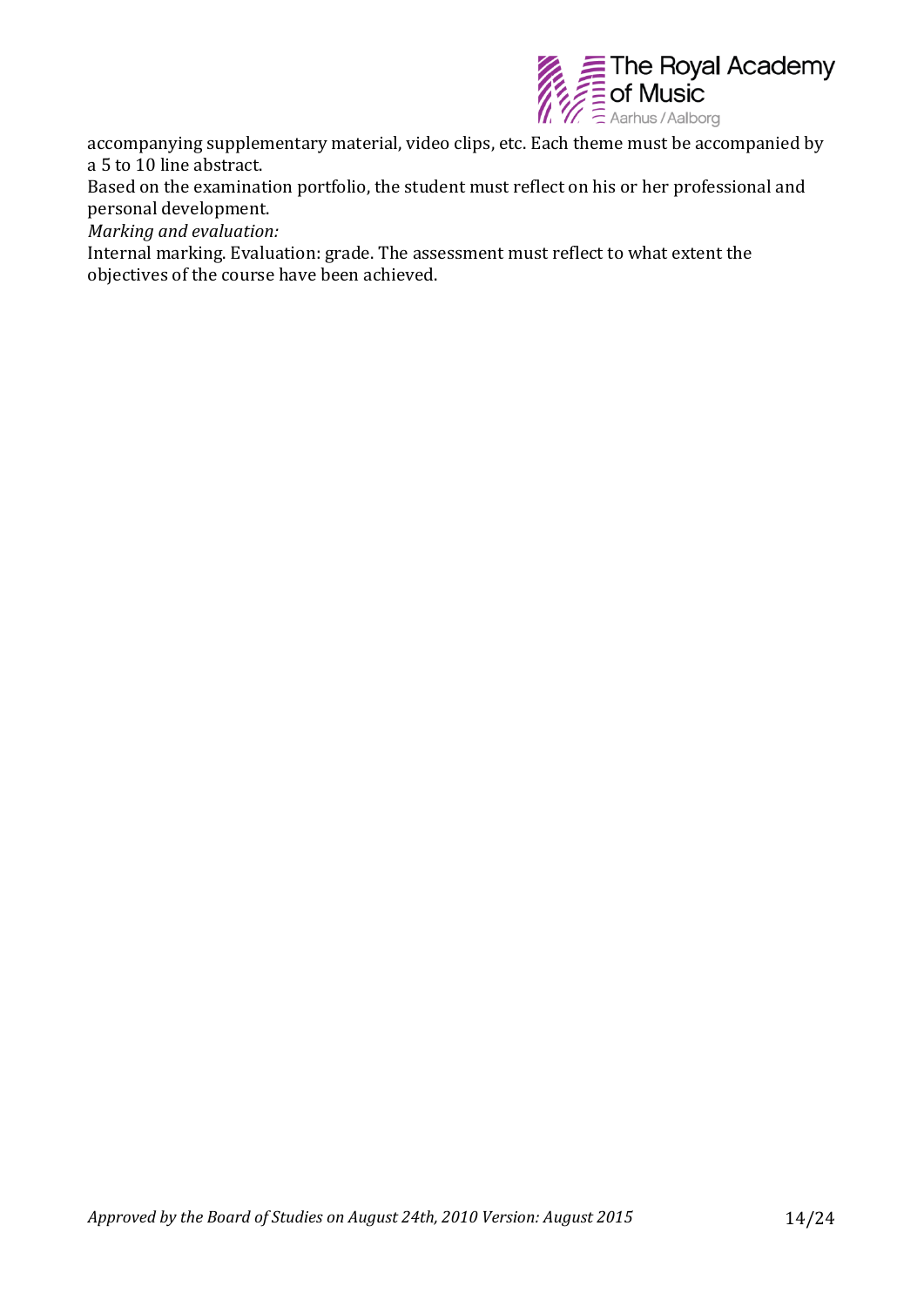

## **2.3 General studies**

### **2.3.1 Music Theory**

#### **Objectives**

Upon completion of the subject, the student:

- Understands and is able to reflect on general terms and concepts of music theory that are used domestically and abroad.
- Is able to identify his/her own learning needs in the music theory field.
- Is able to use the specific terminology affiliated with acoustic, tuning, scale, melody, rhythmic, harmony, texture, instrumentation and form.
- Is able to find their way in a score.
- Possesses elementary knowledge of instruments and instrumentation.

#### **Content**

Introduction to melody analysis, basic harmonic studies (key, main functions/degree, cadence, modulation and sequence), basic sight reading and score reading, segment analysis, acoustic and basic knowledge of instruments.

#### **Tuition and procedures**

Lectures and exercises.

#### **Semesters**

Autumn semester.

Music theory is held every autumn for international students. Music theory is mandatory for all international students, who have not yet passed the exam in Music theory.

#### **Scope**

3 ECTS towards the degree.

#### **Evaluation and examination regulations**

Written exam, duration: 90 minutes.

Marking and evaluation: Internal marking. Evaluation form: Pass/fail. The assessment must reflect to what extent the objectives have been achieved.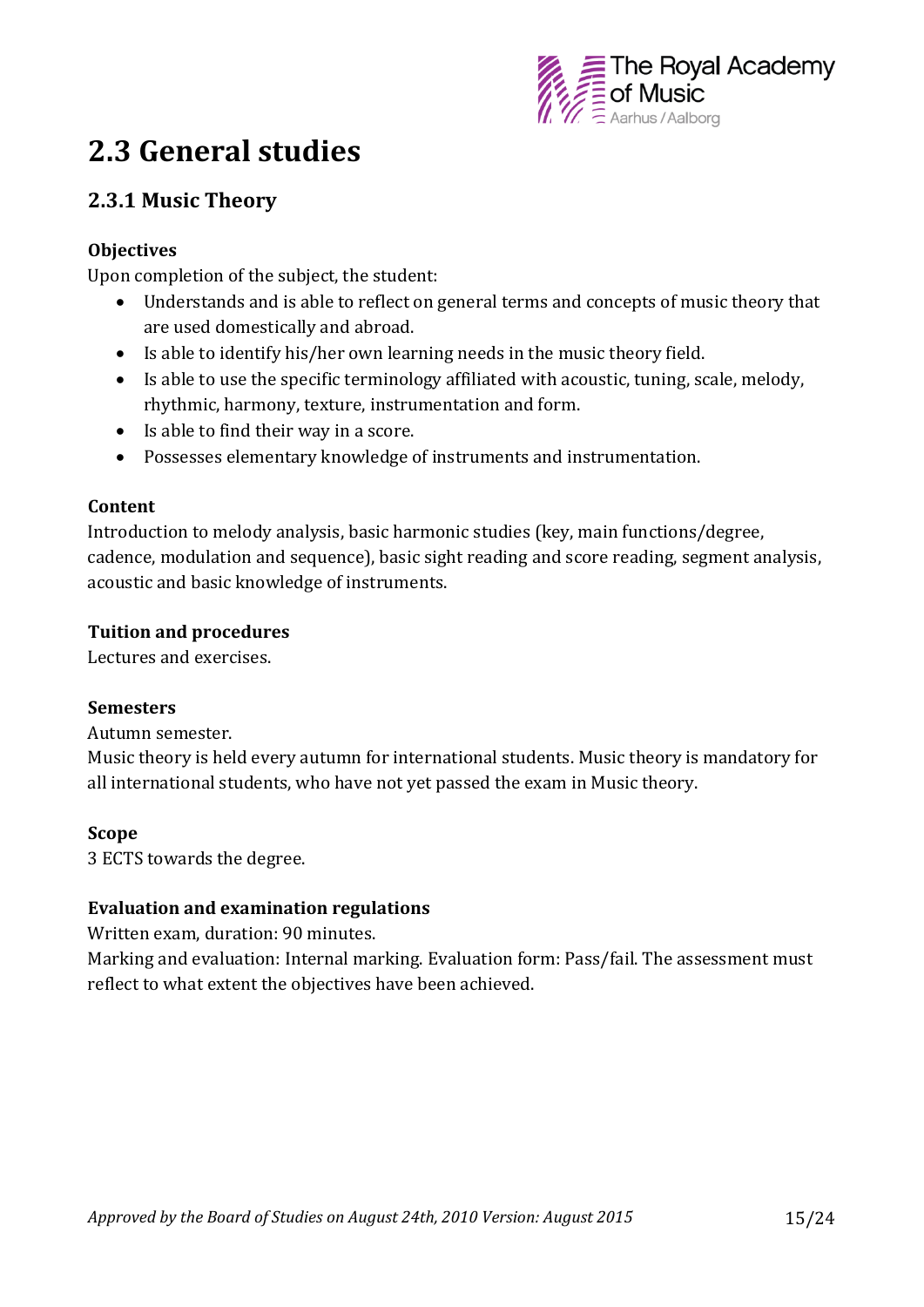

## **2.3.2 Music History and Music Analysis**

#### **Objectives**

Upon completion of the subject, the student:

- Is able to search for and acquire relevant information and theories.
- Is able to communicate music historic knowledge in writing and orally.
- Is able to acknowledge and handle music history challenges in an investigative and analytical manner in a pedagogical connection.
- Is able to identify his/her own learning needs in the fields of knowledge of music history and music analysis.

#### **Content**

Presentation of significant aesthetic and stylistic musical trends.

Presentation of selected composers.

Analytic presentation of selected works.

Curriculum is set by the teacher and contains literature and musical works.

Music history and music analysis consist of 6 modules, each lasting one semester. The 6 modules cover the following time periods:

> Today - 1960 1960-1900 1900-1850 1850-1800 1800-1750 1750-1600

#### **Tuition and procedures**

Lectures and exercises.

#### **Semesters**

1st to 6th semester.

#### **Scope**

12 ECTS towards the degree.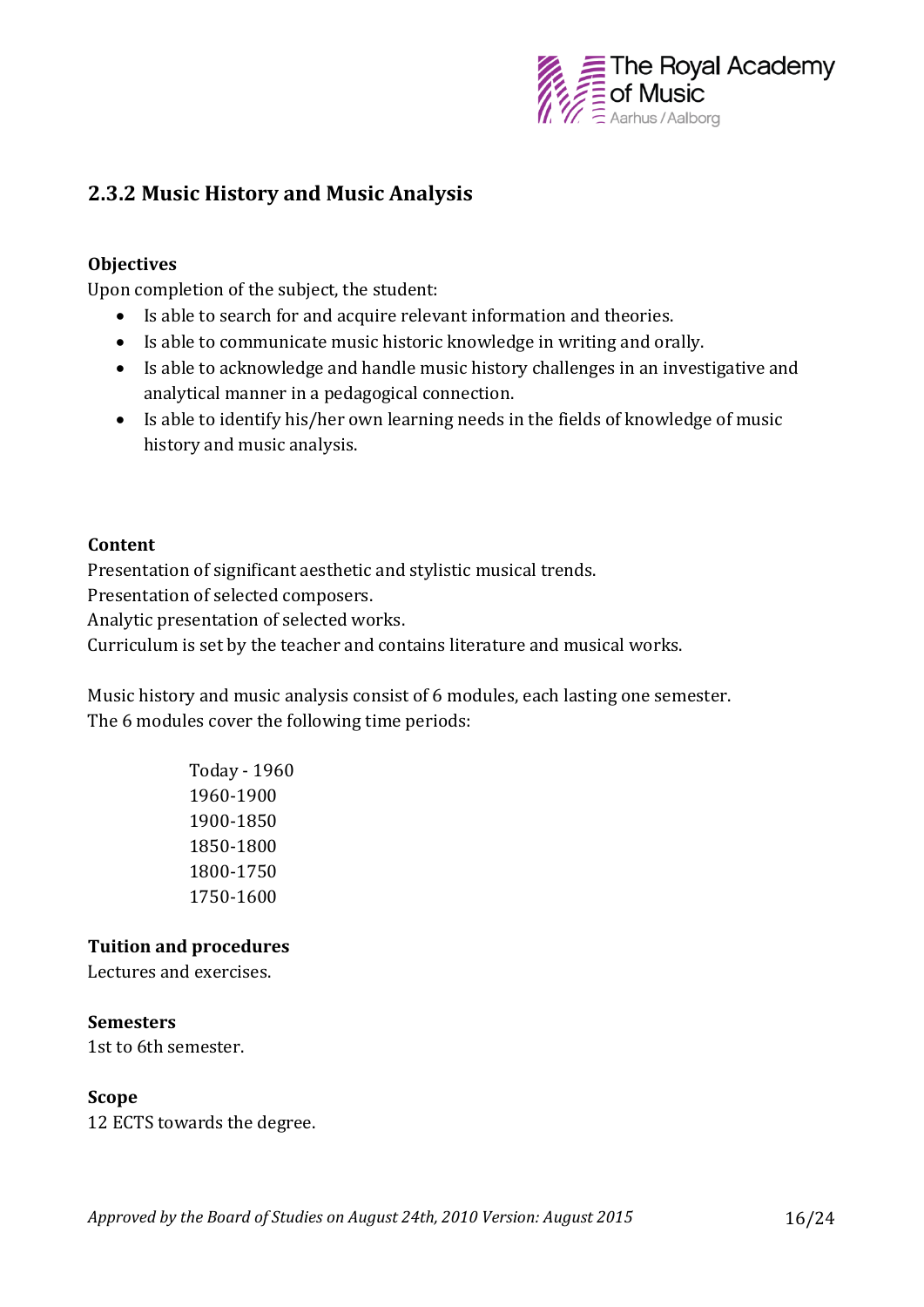

#### **Evaluation and examination regulations**

Exams are held at the end of each semester. Autumn semesters are completed with an oral subtest. Spring semesters are completed with a written subtest.

For the oral subtest, the student receives a set work or part of a work and will have 2 hours of preparation without aids. Duration of the oral exam: 60 minutes. Examination: 45 minutes and evaluation: 15 minutes.

For the written subtest, the student receives a set work or part of a work and must write a paper of 5-6 pages (2400 characters with spaces per page). The student will have two weeks to complete the paper.

#### **Marking and evaluation:**

Internal marking. Grade. The average grade of the six subtests will be on the diploma. The assessment must reflect to what extent the objectives have been achieved.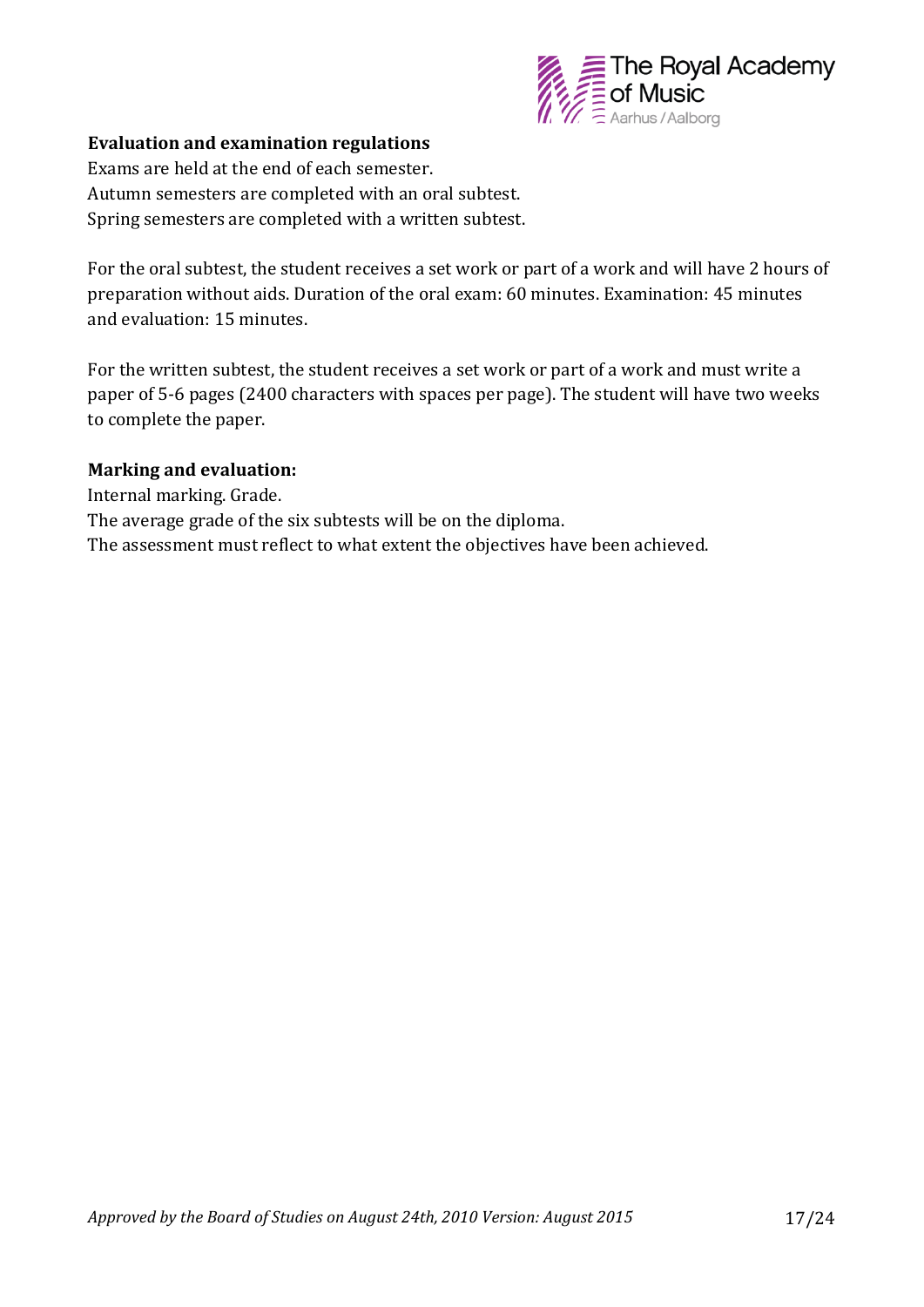

## **2.4 Pedagogics**

## **2.4.1 Ensemble Direction**

#### **Objectives**

Upon completion of the subject, the student:

- Possesses elementary conducting and arrangement skills.
- Is conversant with ethics and responsibilities in relation to the teaching role.
- Is able to reflect on practice and choice of methods in relation to teaching and communication situations regarding ensemble direction.
- Possesses elementary group tuition skills.
- Is able to organise progressive pedagogical courses.
- Is able to communicate verbally and musically with a group of pupils and other nonspecialists.
- Is able to acknowledge and handle pedagogical challenges in a creative, investigative, and analytical manner.
- Can participate independently in and oversee cooperation with pupils and other nonspecialists.
- Is able to identify his/her own learning needs and potential for artistic development in the field of ensemble direction, and to prioritise and structure his/her time and work efforts in relation to organisation of teaching courses.

#### **Content**

Tuition comprises the following subjects: Conducting technique, preparation methods, instrument class tuition, and arrangement.

#### **Tuition and work formats**

Class tuition of at least five students.

Training:

The class is put together in such a way that it may function as a training class during tuition, and a training course is staged comprising four class sessions with pupils at beginning or intermediate level.

#### **Semesters**

3rd and 4th semester.

#### **Scope**

12 ECTS towards the degree.

#### **Evaluation**

Certificate. This certifies that the objectives have been achieved at a level at least corresponding to a Pass, and that current attendance rules have been followed.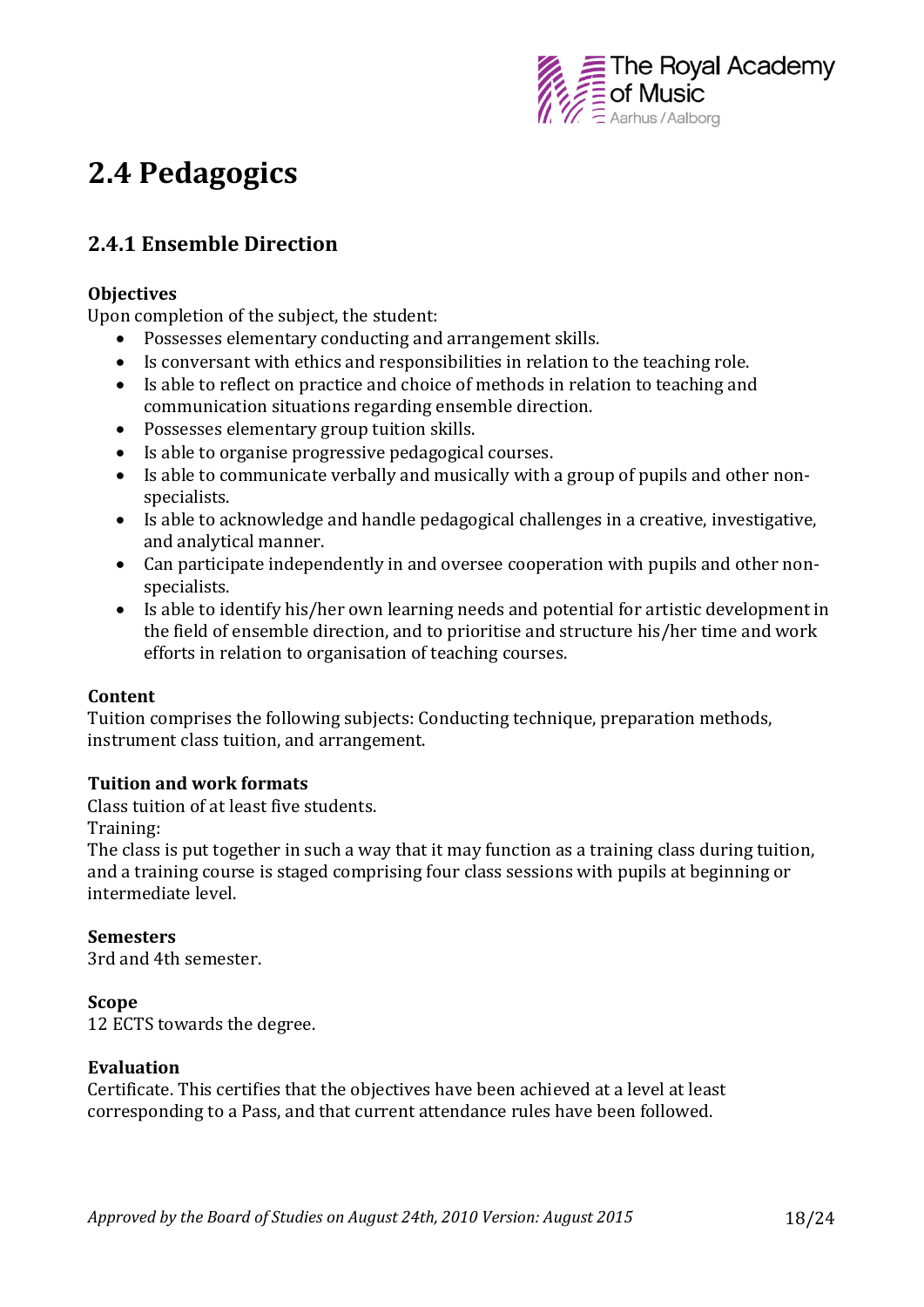

### **2.4.2 Training at an intermediate level**

#### **Objectives**

Upon completion of the subject, the student:

- Possesses elementary knowledge of pedagogical and didactic theories, concepts, and methods that are relevant to main instrument tuition at an intermediate level.
- Is conversant with ethics and responsibilities in relation to the teaching role.
- Is able to reflect on practice and choice of methods in relation to teaching and communication situations regarding main instrument tuition at an intermediate level.
- Possesses elementary teaching skills that are relevant at an intermediate level.
- Is able to organise progressive pedagogical courses.
- Is able to communicate verbally and musically with pupils and other non-specialists.
- Is able to acknowledge and handle pedagogical challenges in a creative, investigative, and analytical manner.
- Can participate independently in and oversee cooperation with pupils and other nonspecialists.
- Is able to identify his/her own learning needs and potential for artistic development in the field of pedagogics, and to prioritise and structure his/her time and work efforts in relation to organisation of teaching courses.

#### **Content**

Supervised by the teacher, the student tutors a training pupil at an intermediate level. Part of the tuition time may be spent evaluating the student's approaches.

The student tutors a training pupil during the 5th and 6th semester.

• Intermediate level is defined by the pupil being able to prepare short movements unassisted and possessing an elementary understanding of the possibilities of the instrument.

#### **Tuition and work formats**

Supervised one-to-one tuition.

#### **Semesters**

5th and 6th semester.

#### **Scope**

12 ECTS towards the degree.

#### **Evaluation and examination regulations**

After the 6th semester: Examination *Examination content and materials:*

- 25 minute tuition demonstration that must take the form of a normal tuition session and may include examples of the following:
	- o Instruction in one or more compositions that the pupil/class is preparing.
	- o Work on one or more technical issues (e.g. in connection with exercises or études).
	- o Ensemble playing tuition (e.g. in the form of duet playing where the student plays the secondary part).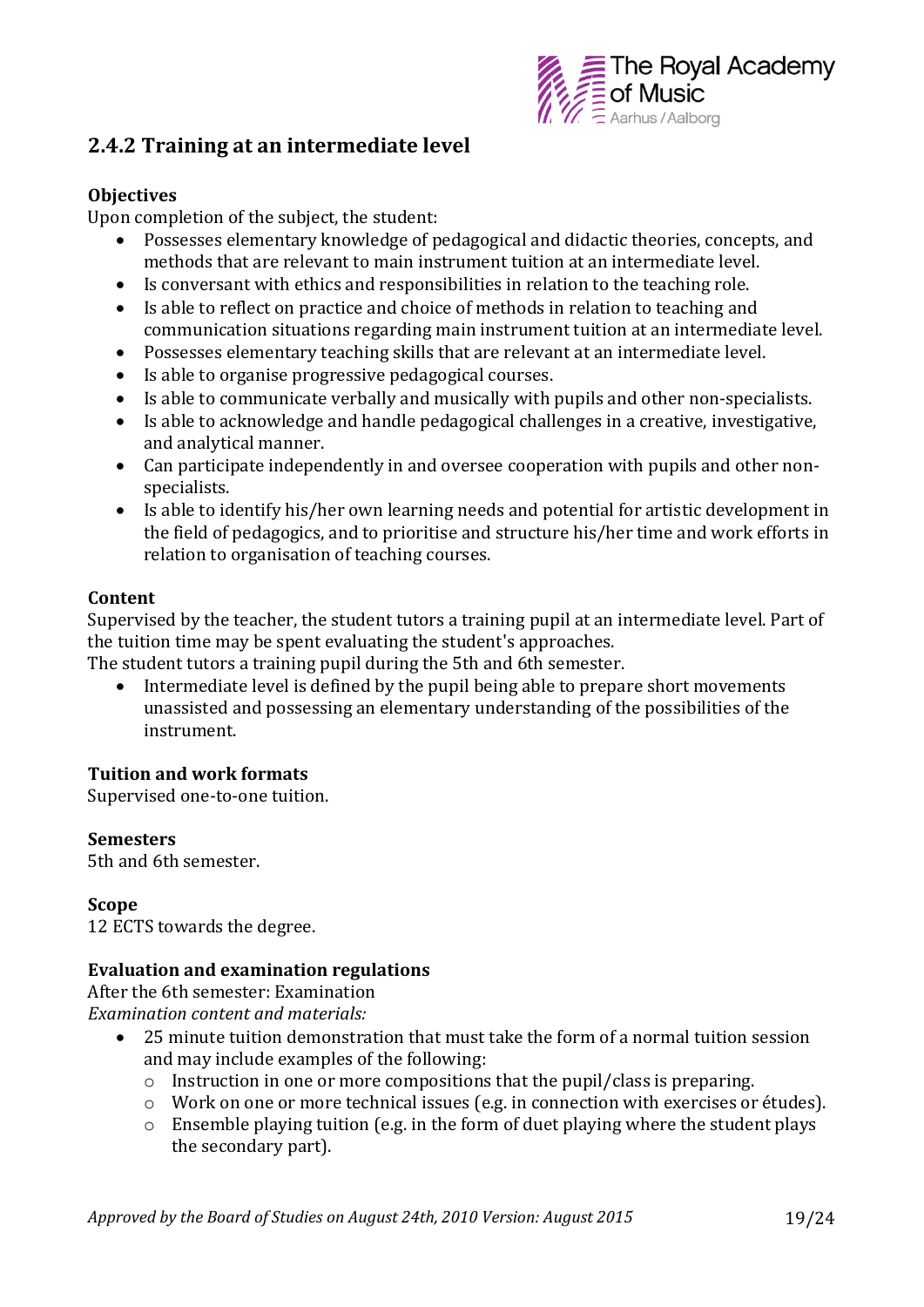

o Going through a composition that the pupil/class is to start working on including advice on practice methods.

After the tuition demonstration, the student comments on the lesson and answers questions from the examiners. For the interview with the examiners, the student is assumed to possess knowledge of different methods practiced in relation to the main instrument in question.

 Pedagogical report on the training course. Scope: 8-10 pages. The report is to be handed in by April 1st. in four copies.

The report must contain the following:

- A description of the concrete technical and methodical guidance used for the commencement of the musical process, and of how the pedagogical course of development is to continue adapted to the qualifications of the individual pupil. The description may be based on entries in a pedagogical journal.
- A progressively sorted index of teaching materials (schools, other collections, individual compositions, rehearsal materials, and ensemble playing assignments) that the student is confident with and aims to use during tuition.
- A characterisation of pupils presented including information on tuition so far and imminent tuition.

#### *Examination format:*

Practical test and written report. Duration of the practical test including interview and discussion: 60 minutes.

*Marking and evaluation:*

External marking. Grade. The evaluation must reflect to what extent the objectives of the degree course have been achieved.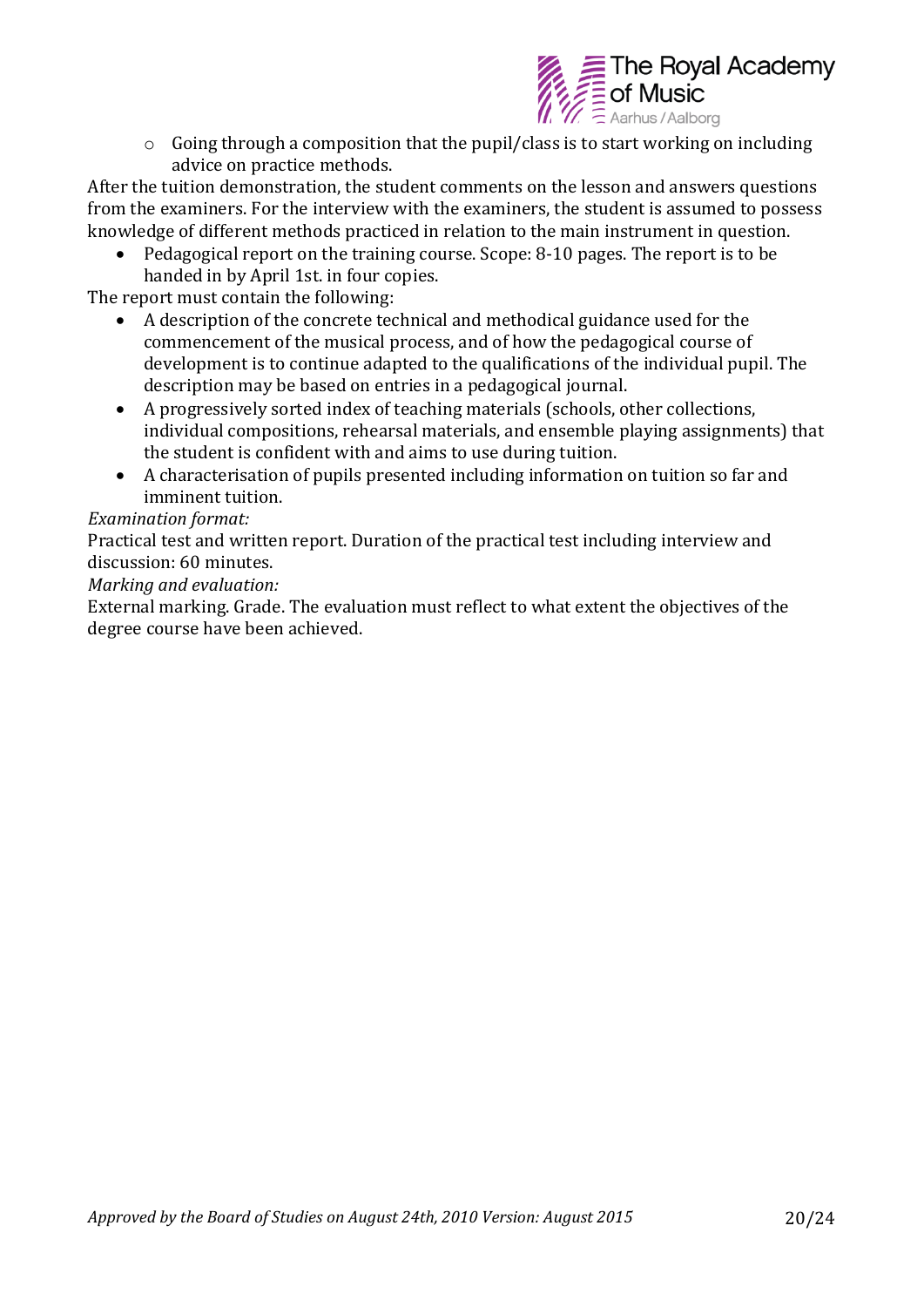

### **2.4.3 Education Theory**

#### **Objectives**

Upon completion of the subject, the student:

- Possesses an elementary knowledge of relevant pedagogical, didactic, and psychological theories, concepts, and methods.

- Is conversant with ethics and responsibilities in relation to the teaching/communication role.

- Is able to reflect on practice and choice of methods in relation to various teaching and communication situations.

- Has acquired relevant communication tools

- Is able to acknowledge and handle pedagogical challenges in a creative, investigative, and analytical manner.

- Is able to identify his/her own learning needs and potential for artistic development in the field of pedagogics.

- Is able to prioritise and structure his/her time and work efforts in relation to organisation of teaching courses.

#### **Content**

Study and discussion of selected education theories and the views of man, society, and learning they embody.

Discussion of pedagogical approaches and traditions within music.

Study and discussion of various teacher and pupil roles.

Study and discussion of theories of education and learning.

Study and discussion of communication, organisation, and leadership styles.

Study of the theoretical prerequisites for being able to plan, execute, and evaluate music teaching, including definition of goals, implementation and retention, course organisation, lesson preparation, self-evaluation, and peer evaluation (supervision).

Part of tuition is based on cases and problems from the concurrent training courses.

#### **Tuition and work formats**

Class tuition.

#### **Semesters**

3rd to 4th semester.

#### **Scope**

3 ECTS towards the degree.

#### **Evaluation and examination regulations**

Certificate. This certifies that the objectives have been achieved at a level at least corresponding to a Pass, and that current attendance rules have been followed.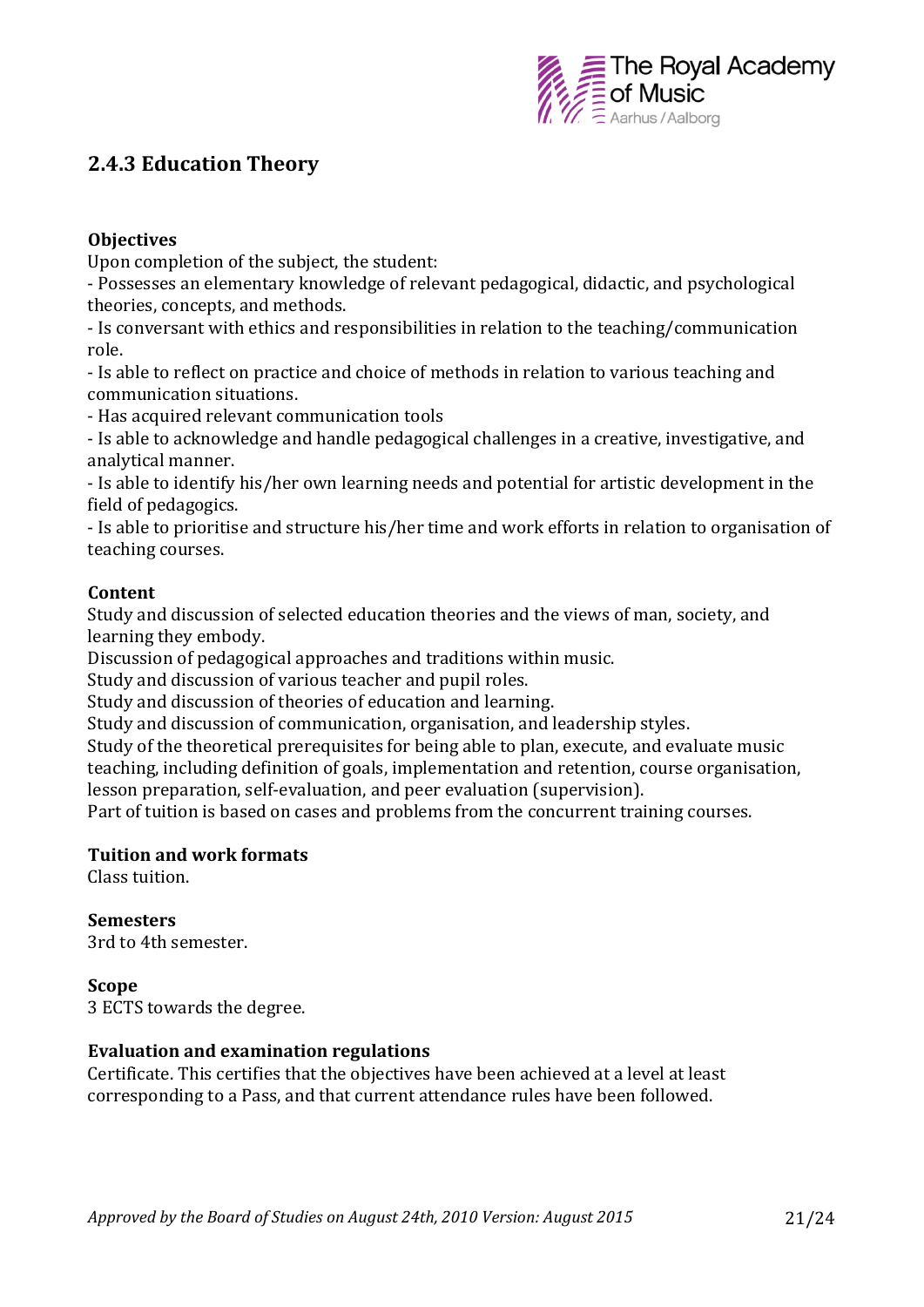

### **2.4.4 Observation Training**

#### **Objectives**

Upon completion of Observation Training, the student:

- Possesses elementary knowledge of relevant pedagogical methods relating to music.
- Possesses elementary knowledge of the music education job market.
- Is conversant with ethics and responsibilities in relation to the teaching/communication role.
- Is able to reflect on practice and choice of methods.

#### **Content**

The subject includes preparation, execution, and post-processing of observation training. Introduction to the diverse music education job market and relevant pedagogical traditions and cultures in music. Presentation on report authoring.

The training sites must reflect the diversity of the music business and include examples of workplaces relevant for the individual courses.

Conference classes are given. The training site teachers are to be included in these. The student prepares a brief, individual observation training report that is to be handed in 14 days after the training. Report scope: 3 pages.

The report forms the foundation of training post-processing.

#### **Tuition and work formats**

Class tuition.

Observation training is organised by a training coordinator in consultation with subject teachers.

#### **Semesters**

2nd semester. Observation training itself lasts one week.

#### **Scope**

3 ECTS towards the degree.

#### **Evaluation and examination regulations**

After the 2nd semester: Certificate

This certifies that the objectives have been achieved at a level at least corresponding to a Pass, and that current attendance rules have been followed.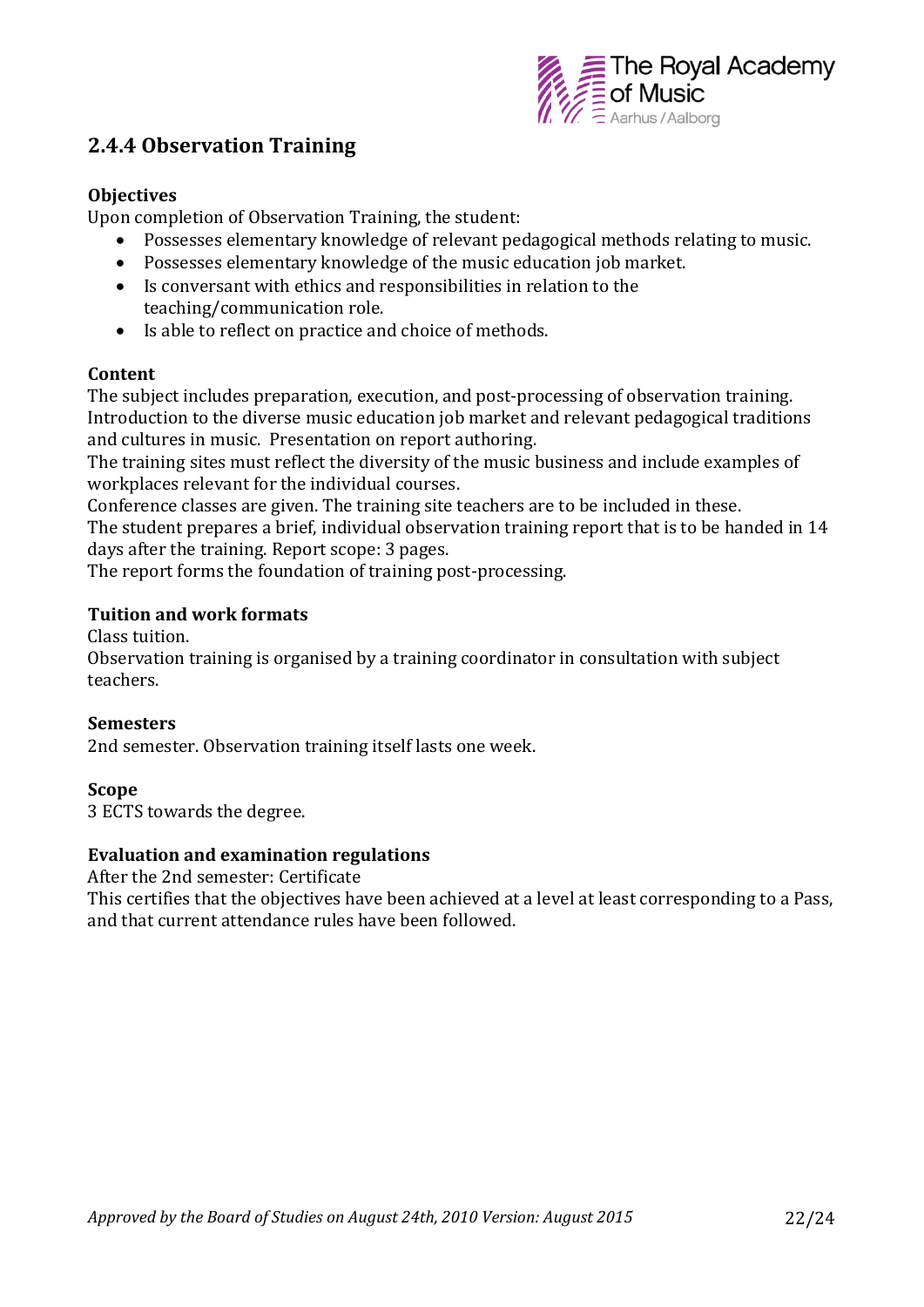

## **2.5 Bachelor project**

#### **Objectives**

*Upon completion of the bachelor project, the student:* 

- Possesses elementary knowledge of practice, methods, and theory within the chosen project area.
- Is able to reflect on his/her practice and choice of methods in relation to the project.
- Is able to use relevant methods, tools, and forms of expression in a creative, performative, and/or pedagogical context.
- Is able to identify and acquire project-relevant knowledge unassisted as well as use relevant project-related solution models.
- Is able to communicate project idea and results orally and in writing.
- Is able to work on a project basis in a creative, investigative, and analytical manner.
- Is able to find relevant cooperation partners and act professionally in vocational and/or cross-disciplinary cooperation.
- Is able to set up and adhere to a realistic schedule.

#### **Content**

The bachelor project takes one main area as its starting point but may draw on other, crossdisciplinary approaches.

The student chooses and defines his/her own project. The project must include the following elements:

a) A creative, performative, and/or pedagogical element.

b) Communication of the above.

c) A written reflection. Scope: Max. 20 pages excluding annexes.

Item a) may be in the form of a composition, concert, performance, installation, CD recording, or tuition course.

Item b) may be in the form of a lecture at the final exam which further puts into perspective the materials covered in items a) and c), or it may be a home page/portfolio created unassisted.

#### **Tuition and work formats**

Guidance in individual project work as well as study group work.

- By the middle of the 4th semester, a description of the intended bachelor project must be submitted by the student for approval by the director of studies. The description must include the project title and idea as well as the name of the desired supervisor.
- No later than three weeks hereafter, the student receives the approved preliminary project description from the director of studies.
- During the 5th semester, project descriptions and work plans are presented in study groups (max. 8 members). The groups are created by the director of studies and convene at least three times during the 5th semester.
- January, 6th semester: Halfway seminar for the study groups. The bachelor projects are presented to the group for joint evaluation and exchange of experiences. The internal supervisor participates.